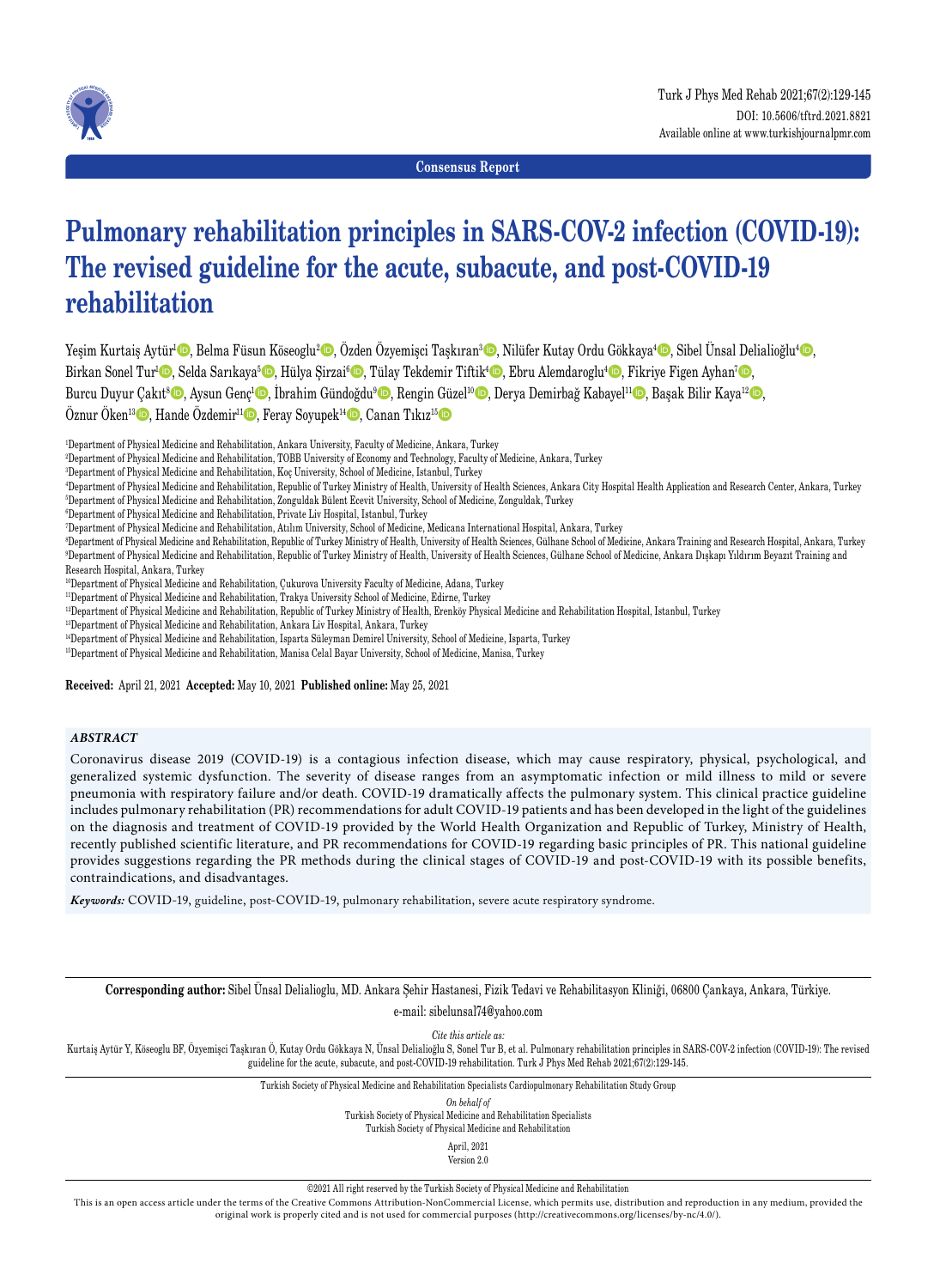Coronavirus disease 2019 (COVID-19) is caused by severe acute respiratory syndrome-coronavirus-2 (SARS-CoV-2), a newly emergent coronavirus, that was first recognized in Wuhan, China, in December 2019.[1] The first case in Turkey was identified on March 11<sup>th</sup>, 2020.<sup>[2]</sup> The World Health Organization (WHO) declared COVID-19 as a pandemic on March 12th, 2020.[3]

SARS-CoV-2 is a beta-coronavirus with a genetic sequence highly similar to SARS virus.<sup>[3]</sup> Angiotensinconverting enzyme 2 (ACE-2) found in the lower respiratory airways of humans is a cellular receptor for SARS-CoV and has been shown to play a role in the spread from one human being to another and in crosstransmission.[4,5] The ACE-2 is mainly associated with cardiovascular diseases and it is a type I membrane protein expressed by the lungs, heart, kidneys, and bowel.<sup>[6]</sup>

While most individuals with COVID-19 develop only mild (40%) or moderate (40%) disease, approximately 15% develop severe disease which requires oxygen support, and 5% have critical disease with complications such as respiratory failure, acute respiratory distress syndrome (ARDS), sepsis and septic shock, thromboembolism, and/or multi-organ failure, including acute kidney injury and cardiac injury (Tables 1, 2). $[3]$ 

Elderly individuals and individuals with underlying health conditions (diabetes, hypertension, cardiac disease, chronic lung, kidney and hepatic disease, obesity and cancer) are more prone to infection and more inclined to ARDS and severe consequences

that may be related to cytokine storms.<sup>[7,8]</sup> Among hospitalized COVID-19 patients, approximately 33% develop ARDS, 26% require transfer to an intensive care unit (ICU), 16% receive invasive mechanical ventilation (IMV), and 16% die.<sup>[9]</sup>

As in cases of ARDS due to other causes, age and comorbid disease states are reported as risk factors for COVID-19, as well. In multivariate analysis, advanced age, a high Sequential Organ Failure Assessment (SOFA) score, and an elevated D-dimer level at the time of admission were associated with higher mortality.[3] In COVID-19, the mortality rate was reported as 40% in patients admitted to ICU, 59% of those who received IMV, and 45% in COVID-19-associated ARDS.[9]

Autopsies were performed in 10 African American decedents aged 44 to 78 years with a cause of death attributed to COVID-19. Important findings included the presence of thrombosis and microangiopathy in the small vessels and capillaries of the lungs, with associated hemorrhage, that significantly contributed to death. Pathological features of diffuse alveolar damage including hyaline membranes were reported even in patients who had not been on IMV. There were also cardiac findings, such as individual cell necrosis without lymphocytic myocarditis.<sup>[10]</sup>

The long-term sequelae of COVID-19 are still unknown. Lessons from past viral epidemics reveal that, after recovery, patients with viral pulmonary infections can suffer from irreversible pulmonary dysfunction and demonstrate residual imaging or functional abnormalities. Residual ground-glass opacities, consolidations, reticular and linear opacities,

| <b>TABLE 1</b><br>Symptoms and risk factors associated with COVID-19 <sup>[3]</sup> |                                                                                                                                                                                                                                                                                                                                                                                                                                                                       |  |  |
|-------------------------------------------------------------------------------------|-----------------------------------------------------------------------------------------------------------------------------------------------------------------------------------------------------------------------------------------------------------------------------------------------------------------------------------------------------------------------------------------------------------------------------------------------------------------------|--|--|
| Clinical presentation                                                               | Presenting signs and symptoms of COVID-19.                                                                                                                                                                                                                                                                                                                                                                                                                            |  |  |
|                                                                                     | Fever (83-99%), cough (59-82%), fatigue (44-70%), anorexia (40-84%), shortness of breath (31-40%),<br>myalgia (11-35%).                                                                                                                                                                                                                                                                                                                                               |  |  |
|                                                                                     | Other non-specific symptoms; sore throat, nasal congestion, headache, diarrhea, nausea, vomiting, loss<br>of smell (anosmia) or loss of taste (ageusia). <sup>[1,62-67]</sup>                                                                                                                                                                                                                                                                                         |  |  |
|                                                                                     | Older people and immunosuppressed patients in particular may present with atypical symptoms such as<br>fatigue, reduced alertness, reduced mobility, diarrhea, loss of appetite, delirium, and absence of fever.[68-70]<br>In pregnant women, symptoms such as dyspnea, fever, gastrointestinal (GI) symptoms or fatigue due to<br>physiologic adaptations, adverse pregnancy events, or other diseases such as malaria, may overlap with<br>symptoms of COVID-19[71] |  |  |
|                                                                                     | Children might not experience fever or cough as frequently as adults $[72]$                                                                                                                                                                                                                                                                                                                                                                                           |  |  |
| Risk factors for severe disease                                                     | Age older than 60 years (increasing with age).                                                                                                                                                                                                                                                                                                                                                                                                                        |  |  |
|                                                                                     | Underlying non-communicable diseases (NCDs): diabetes, hypertension, cardiac disease, chronic lung<br>disease, cerebrovascular disease, chronic kidney disease, immunosuppression and cancer have been<br>associated with higher mortality.                                                                                                                                                                                                                           |  |  |
|                                                                                     | Smoking.                                                                                                                                                                                                                                                                                                                                                                                                                                                              |  |  |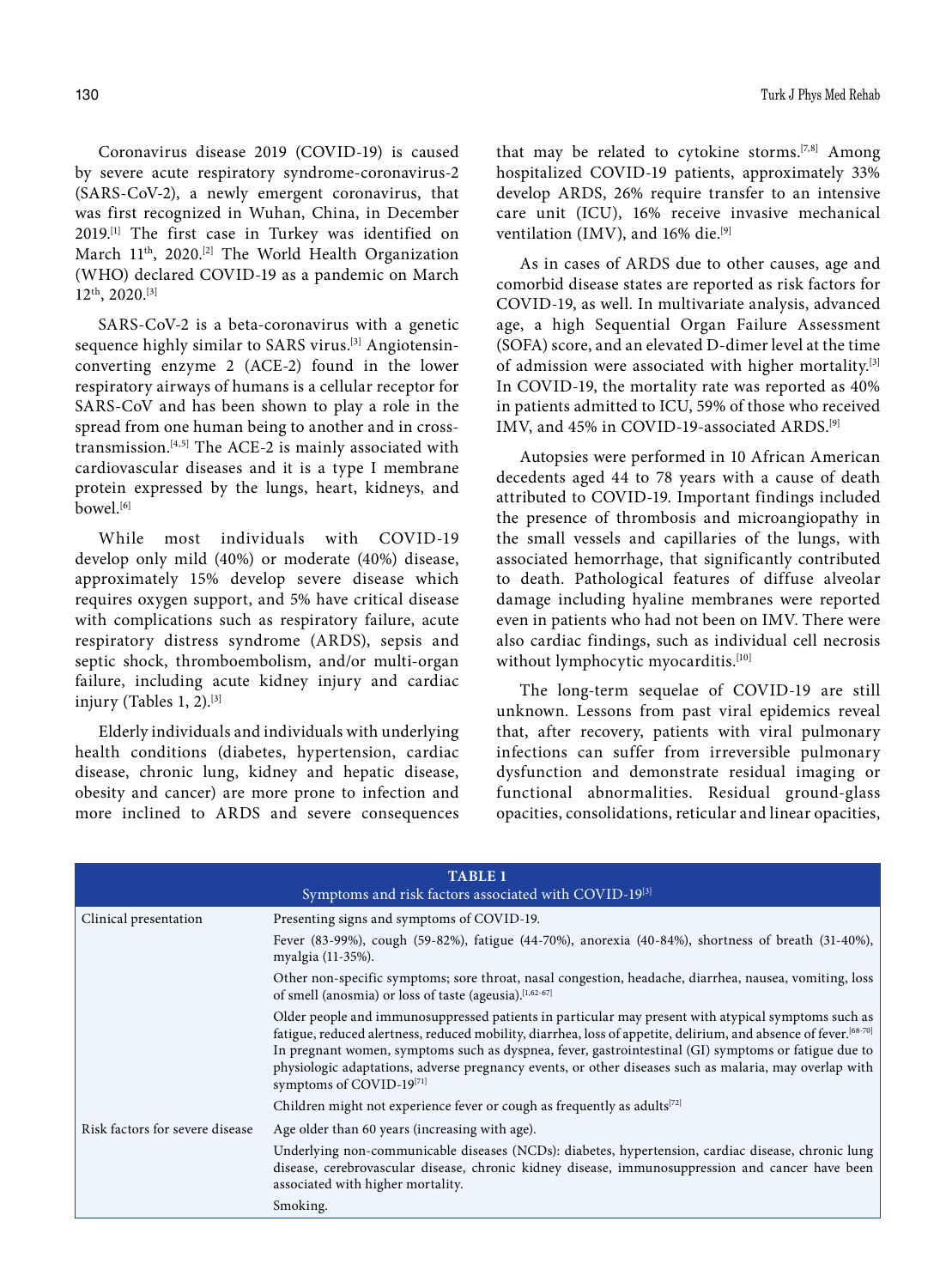| <b>TABLE 2</b><br>COVID-19 disease severity <sup>[3]</sup> |                                                                                                                                                                         |                                                                                                                                                                                                                                                                                                                                                                                                                                                                                                                                                                                                                                                                                                                    |  |
|------------------------------------------------------------|-------------------------------------------------------------------------------------------------------------------------------------------------------------------------|--------------------------------------------------------------------------------------------------------------------------------------------------------------------------------------------------------------------------------------------------------------------------------------------------------------------------------------------------------------------------------------------------------------------------------------------------------------------------------------------------------------------------------------------------------------------------------------------------------------------------------------------------------------------------------------------------------------------|--|
| Mild disease                                               |                                                                                                                                                                         | Symptomatic patients meeting the case definition for COVID-19 without<br>evidence of viral pneumonia or hypoxia.                                                                                                                                                                                                                                                                                                                                                                                                                                                                                                                                                                                                   |  |
| Moderate disease                                           | Pneumonia <sup>[73]</sup>                                                                                                                                               | Adolescent or adult with clinical signs of pneumonia (fever, cough,<br>dyspnea, fast breathing) but no signs of severe pneumonia, including<br>$SpO2 \ge 90\%$ on room air.                                                                                                                                                                                                                                                                                                                                                                                                                                                                                                                                        |  |
| Severe disease                                             | Severe pneumonia $^{[73]}$                                                                                                                                              | Adolescent or adult with clinical signs of pneumonia (fever, cough,<br>dyspnea, fast breathing) plus one of the following: respiratory rate >30<br>breaths/min; severe respiratory distress; or $SpO2$ <90% on room air.                                                                                                                                                                                                                                                                                                                                                                                                                                                                                           |  |
| Critical disease                                           | Acute respiratory distress syndrome<br>$(ARDS)^{[74-76]}$                                                                                                               | <b>Onset:</b> Within one week of a known clinical insult (i.e. pneumonia) or<br>new or worsening respiratory symptoms.<br>Chest imaging: (radiograph, CT scan, or lung ultrasound): Bilateral<br>opacities, not fully explained by volume overload, lobar or lung collapse,<br>or nodules.<br>Origin of pulmonary infiltrates: Respiratory failure not fully explained<br>by cardiac failure or fluid overload. Need objective assessment (e.g.<br>echocardiography) to exclude hydrostatic cause of infiltrates/edema if<br>no risk factor present. Oxygenation impairment in adults: 200 mmHg<br><pao<sub>2/FiO<sub>2</sub><sup>a</sup> ≤300 mmHg (with PEEP or CPAP ≥5 cmH<sub>2</sub>O).<sup>b</sup></pao<sub> |  |
| Critical disease                                           | Sepsis <sup>[77,78]</sup>                                                                                                                                               | Adults: Acute life-threatening organ dysfunction caused by a<br>dysregulated host response to suspected or proven infection. Signs<br>of organ dysfunction include: altered mental status, difficult or fast<br>breathing, low oxygen saturation, reduced urine output, fast heart<br>rate, weak pulse, cold extremities or low blood pressure, skin mottling,<br>laboratory evidence of coagulopathy, thrombocytopenia, acidosis, high<br>lactate, or hyperbilirubinemia.                                                                                                                                                                                                                                         |  |
|                                                            | Septic shock <sup>[77,78]</sup><br>$\mathbf{d}$ with $\mathbf{d}$ and $\mathbf{d}$ and $\mathbf{d}$ and $\mathbf{d}$ and $\mathbf{d}$ and $\mathbf{d}$ and $\mathbf{d}$ | Adults: Persistent hypotension despite volume resuscitation, requiring<br>vasopressors to maintain MAP $\geq$ 65 mmHg and serum lactate level<br>$>2$ mmol/L.                                                                                                                                                                                                                                                                                                                                                                                                                                                                                                                                                      |  |

e the WHO website for most up-to-date case definitions.

SpO2: Pulse oxygen saturation; CT: Computed tomography; PaO2: Partial pressure arterial oxygen; FiO2: Fraction of inspired oxygen; PEEP: Positive end-expiratory pressure;<br>CPAP: Continuous positive airway pressure; MAP: Mea FiO2 × barometric pressure/760;  $^{\rm b}$ : When PaO2 is not available, SpO2/FiO2 ≤315 suggests ARDS (including in non-ventilated patients).

residual crazy paving pattern, melted sugar sign, and parenchymal fibrotic bands are typical features found in the late or remission stages of COVID-19. These radiological findings can be observed weeks after the symptom onset, even after hospital discharge, and they may or may not correlate with clinical manifestations.[11]

Currently, there is no specific antiviral drug for COVID-19. Although there is no approved antiviral regimen, drugs including lopinavir/ritonavir, remdesivir, favipiravir, umifenovir, emtricitabine, chloroquine and hydroxychloroquine, azithromycin, immunomodulators (i.e., tocilizumab, anakinra, interferon-β-1a), and plasma therapy are being used.<sup>[3]</sup>

As of March 2021, there are more than 300 vaccine candidates at different development stages.[12] An efficacious vaccine is essential to prevent further morbidity and mortality. Several technological methods (*e.g.,* DNA, RNA, inactivated, viral vector, protein subunit) are available for vaccine development. [13] Vaccination has started in many countries worldwide with several different vaccines.

The guidelines by the Republic of Turkey, Ministry of Health define the patients complying with the diagnoses of pneumonia and severe pneumonia and the indications for admission to ICU for our country in detail.[14]

As there is no adequate data about the longterm results, the degree of damage or sequela after the active disease is not known. Being the main target, respiratory system seems to be one of the most vulnerable systems for the unforeseen damage or sequela. This situation requires a good planning of post-COVID-19 management in the long-term setting, including pulmonary rehabilitation (PR).

In a patient-specific manner, PR is planned based on a detailed patient assessment including but not limited to training, exercise, and behavioral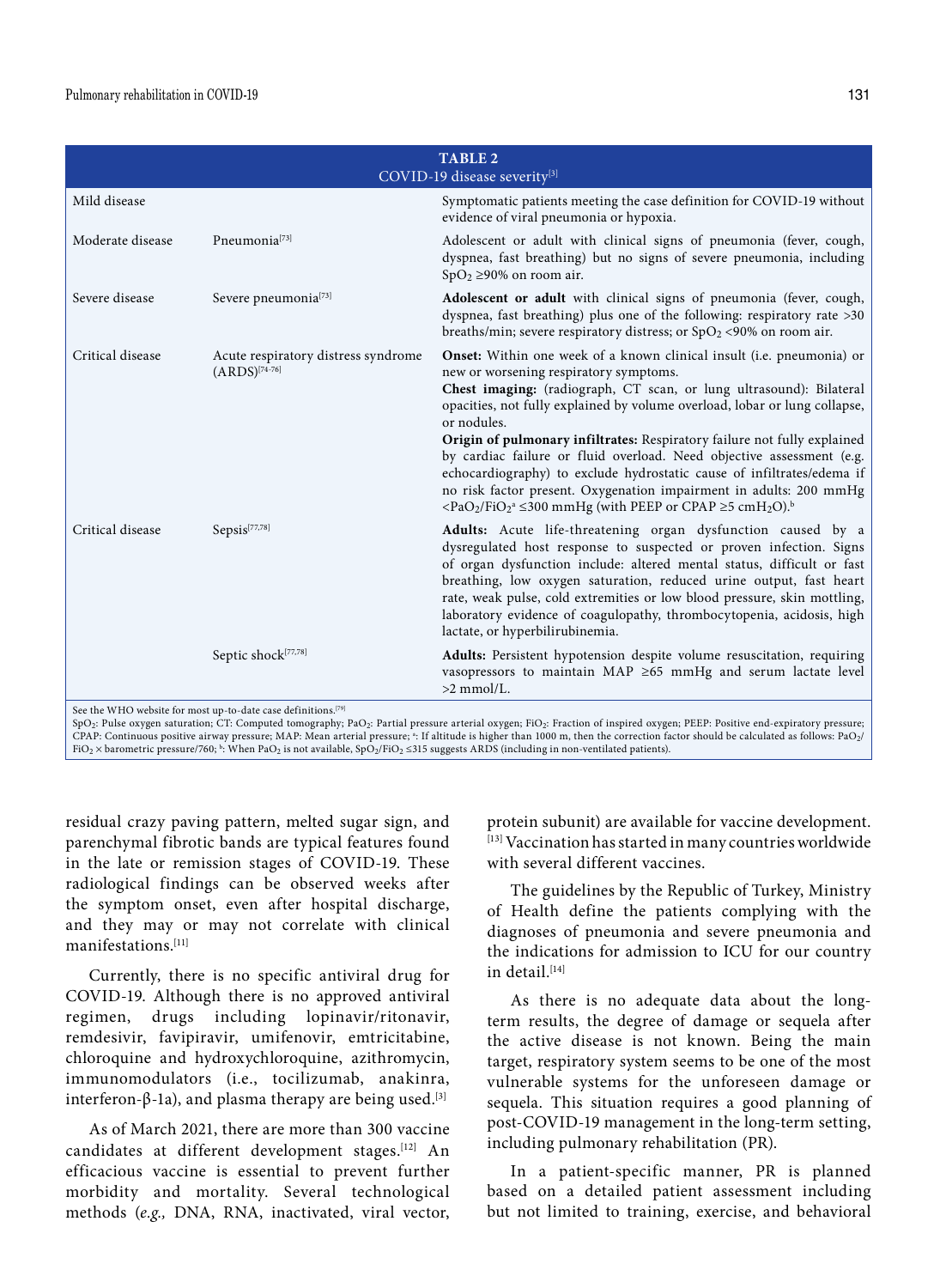changes, since it aims at improving the physical and psychological status of individuals with chronic respiratory disease and focuses on comprehensive interventions for long-term commitment to health improvement attitudes.<sup>[15]</sup> Although PR has classically been defined for the treatment of chronic pulmonary diseases, it is also needed and implemented during the course of different pulmonary diseases and during immobility, surgery, and systemic, neurological, and musculoskeletal diseases which impair breathing.

Pulmonary rehabilitation procedures will definitely be necessary for the right patient at the right time.[16-18] In patients with COVID-19 pneumonia or ARDS, multidisciplinary and holistic approach in COVID-19 management encompasses the PR with the selection of appropriate components according to the individual needs. Although indications of PR specific to COVID-19 are not clear, general indications can be listed as follows, when the effects of the disease on the respiratory system and its consequences are taken into consideration:

- 1. During the acute disease, dyspnea, cough, difficulty in expectoration, respiratory failure, gas exchange abnormalities and immobility
- 2. Difficulty in daily life activities due to decreased functional status
- 3. Nutritional deficiency
- 4. Deterioration in quality of life
- 5. Psychosocial problems
- 6. Fatigue and chronic respiratory symptoms in the long term
- 7. Decrease in work performance
- 8. Increase in the utilization of medical resources such as hospital admission due to chronic respiratory problems secondary to COVID-19.

The scope of standard PR includes the following components:

- 1. Education of the patient, family or caregiver
- 2. Smoking cessation
- 3. Exercise training; respiratory and peripheral muscle training
- 4. Breathing strategies; bronchial hygiene techniques and breathing retraining
- 5. Occupational therapies
- 6. Nutritional evaluation and support
- 7. Psychosocial evaluation and support
- 8. Oxygen support

9. Utilization of non-invasive and invasive mechanical ventilation

Among the elements of PR, exercise training is the most effective and compulsory method in achieving the goals of PR. Exercise and other rehabilitation approaches are demonstrated in Table 3.

### **Protection**

The most important routes of transmission for COVID-19 between humans are close contact and droplet spread. Therefore, healthcare workers (HCWs) who provide service to these patients are regarded as having a high risk of transmission and the protection of HCWs is one of the most important priorities. There are guidelines issued by both WHO<sup>[3,19]</sup> and the Republic of Turkey Ministry of Health<sup>[20]</sup> concerning the use of personal protective equipment (PPE). According to these guidelines, HCWs having contact with possible/ confirmed COVID-19 patients have to use PPE appropriate for droplet, contact, and aerosolization type routes of transmission. For all the patients diagnosed with COVID-19, HCWs need to use surgical masks, gowns, gloves, goggles/shields during patient care/treatment. During procedures with the potential of aerosol transmission of the virus (respiratory tract sampling, close distance examinations, all types of invasive procedures, respiratory secretion aspirations, etc.) HCWs should definitely use particle-blocking masks (N95). In the guideline issued by the Republic of Turkey Ministry of Health, risk stratification has not been made for PR bronchial drainage techniques such as assisted coughing techniques, respiratory exercises, postural drainage and percussion. However, some of the published guidelines state that all these procedures will lead to aerosol production and that the HCW should definitely use an N95 mask.[21,22] The HCWs should also respect the sequencing rules when donning/doffing of PPE.

### **The Purpose of the Guideline**

This national guideline was prepared to inform primarily the physical medicine and rehabilitation (PMR) specialists and other physicians who follow COVID-19 patients. This guideline provides suggestions regarding the PR methods during the clinical stages of COVID-19 and post-COVID-19 with its possible benefits, contraindications and disadvantages.

### **The Scope of the Guideline**

This guideline is prepared in the light of COVID-19 diagnosis and treatment guidelines of WHO and the Republic of Turkey, Ministry of Health, Public Health General Directorate,<sup>[3,18]</sup> of published articles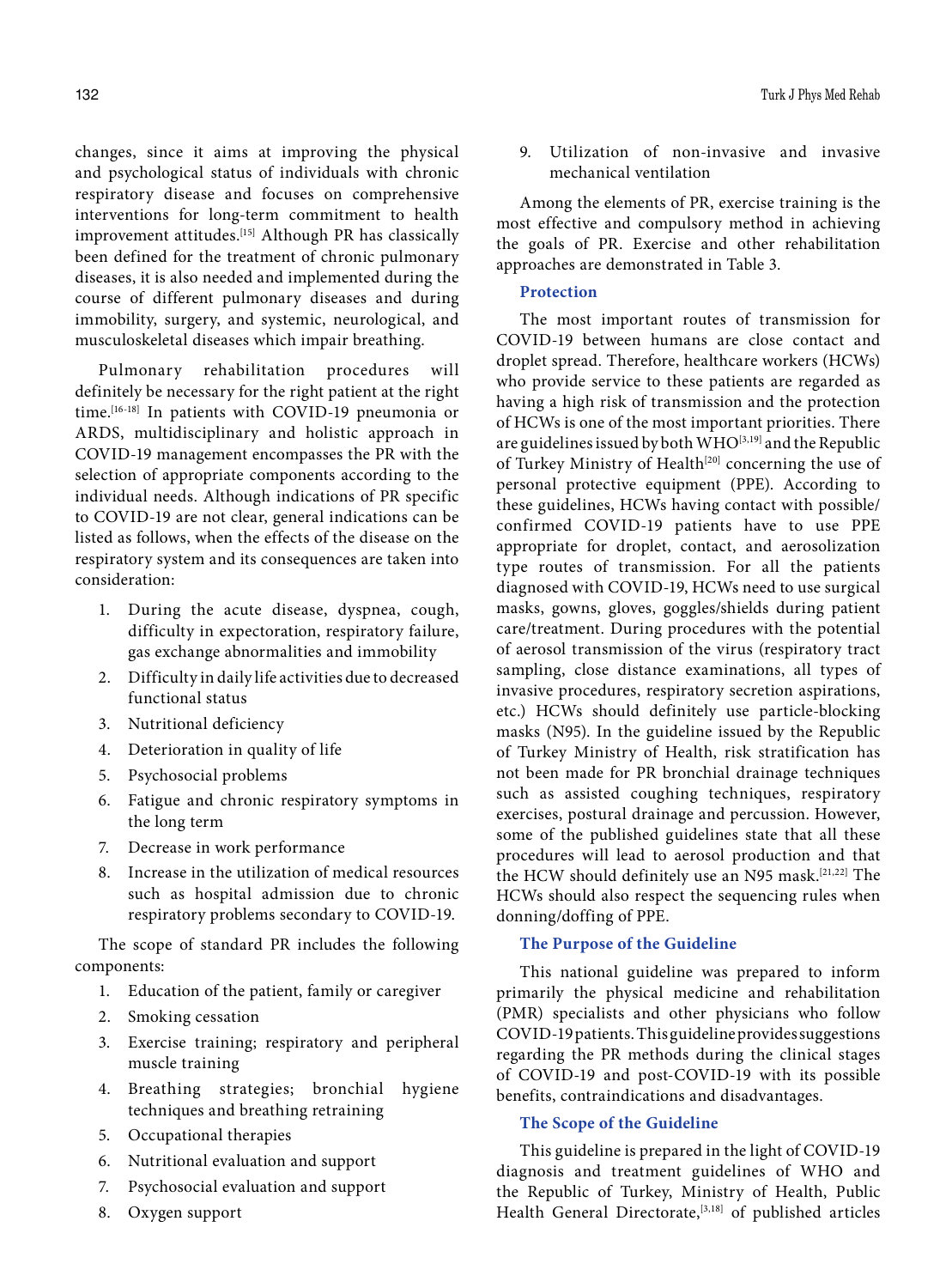| <b>TABLE 3</b><br>Exercise components of pulmonary rehabilitation |                                                                                                                                                                                                                                                                                                                                                                                                                                                                                                                                                                                                                                                                                                                                                                                                                                                                                                                                                                                                                                                                                                                                                                           |  |  |
|-------------------------------------------------------------------|---------------------------------------------------------------------------------------------------------------------------------------------------------------------------------------------------------------------------------------------------------------------------------------------------------------------------------------------------------------------------------------------------------------------------------------------------------------------------------------------------------------------------------------------------------------------------------------------------------------------------------------------------------------------------------------------------------------------------------------------------------------------------------------------------------------------------------------------------------------------------------------------------------------------------------------------------------------------------------------------------------------------------------------------------------------------------------------------------------------------------------------------------------------------------|--|--|
|                                                                   | Respiratory muscle training a. Inspiratory muscle training:<br>• Voluntary isocapnic hyperpnea or normocapnic hyperventilation<br>• Inspiratory resistive loading<br>• Inspiratory threshold loading<br>• Tapered threshold loading<br>b. Expiratory muscle training                                                                                                                                                                                                                                                                                                                                                                                                                                                                                                                                                                                                                                                                                                                                                                                                                                                                                                      |  |  |
| Breathing strategies                                              | a. Controlled breathing techniques<br>• Pursed lip breathing<br>• Segmental breathing (lateral costal breathing)<br>• Diaphragmatic breathing (abdominal breathing)<br>• Slow and deep breathing<br>• Alternate nostril breathing<br>• Frog breathing (Glossopharyngeal breathing)<br>• Head-down (Trendelenburg) and bending forward postures<br>• Abdominal girdle<br>• Relaxation exercises<br>b. Bronchial hygiene-airway clearance techniques<br>• Forced expiration techniques<br>Controlled cough maneuver<br>$\circ$<br>Huffing<br>• Incentive spirometry (sustained maximal inspiration-SMI)<br>• Flutter breathing (devices applying vibrations to the inside of mouth)<br>• Postural drainage, percussion, vibration<br>• Positive expiratory pressure (PEP)<br>• Active cycle of breathing techniques (ACBT)<br>• Autogenic drainage<br>• Mechanical Insufflator-Exsufflator (MI-E)<br>• Intrapulmonary percussive ventilation (IPV)<br>• High-frequency chest wall oscillation (HFCWO)<br>• Cough increasing techniques<br>Maximum Insufflation Capacity Maneuver (MIC)<br>$\circ$<br>Glossopharyngeal breathing<br>$\circ$<br>Manually assisted cough (MAC) |  |  |
| Aerobic/endurance                                                 | MI-E and IPV<br>• Continuous/intermittent training<br>• Bicycle with a single leg<br>• Scandinavian/Nordic walking training<br>• Non-assisted walking training                                                                                                                                                                                                                                                                                                                                                                                                                                                                                                                                                                                                                                                                                                                                                                                                                                                                                                                                                                                                            |  |  |
| Strengthening/resistance                                          |                                                                                                                                                                                                                                                                                                                                                                                                                                                                                                                                                                                                                                                                                                                                                                                                                                                                                                                                                                                                                                                                                                                                                                           |  |  |
| Other                                                             | Upper extremity and shoulder girdle exercises<br>Exercises in water<br>Balance training<br>Neuromuscular electrical stimulation (NMES): (the diaphragm, abdominal muscles and extremity muscles)<br>Nonlinear exercise training<br>Whole-body vibration<br>Yoga training<br>Tai Chi exercises                                                                                                                                                                                                                                                                                                                                                                                                                                                                                                                                                                                                                                                                                                                                                                                                                                                                             |  |  |

on COVID-19 treatment and published expert opinion recommendations on PR for COVID-19. It contains recommendations for adult patients. The guideline includes PR recommendations for different clinical presentations of COVID-19 and prolonged symptoms and impairments after COVID-19 to help patients recover the disease. At the time of establishment of these recommendations, the transmissibility of COVID-19, the principle of a limited number of HCWs having contact with the patient and the level of benefits to be provided by PR were taken into account.

# **Method for Guideline Development**

For the purpose of developing a PR guideline to be used in the treatment of COVID-19 patients, PMR specialists who are experienced in the field of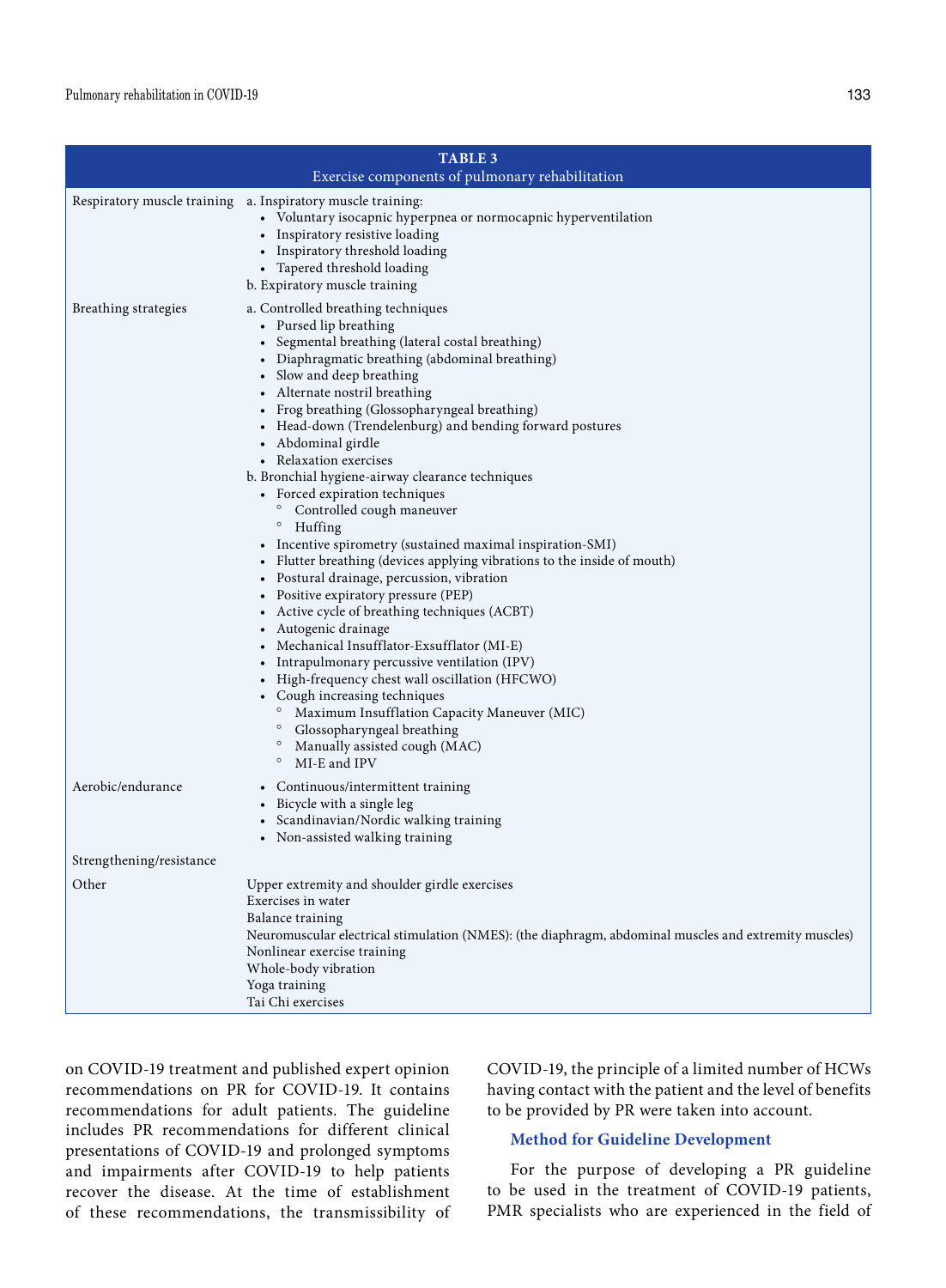cardiopulmonary rehabilitation were invited to work together under the coordination of the Cardiopulmonary Rehabilitation Study Group of Turkish Society of Physical Medicine and Rehabilitation Specialists. The same group published the "Pulmonary Rehabilitation after COVID-19" short guideline on March 25<sup>th</sup>, 2020, as an expert opinion.<sup>[23]</sup> Following this quick and brief guideline, preparation of a more detailed PR clinical practice guideline was decided on March 30<sup>th</sup>, 2020. The Turkish Society of Physical Medicine and Rehabilitation and Turkish Society of Physical Medicine and Rehabilitation Specialists together prepared the guideline and Cardiopulmonary Rehabilitation Study Group of the Turkish Society of Physical Medicine and Rehabilitation Specialists drafted the guideline on behalf of these two associations.[24] Finally, the new version including PR recommendations for post-COVID-19 was developed. The steps listed below were followed in the preparation of the guideline:

- 1. AGREE II framework was followed in the development of the guideline.<sup>[25]</sup>
- 2. The literature search was conducted on PubMed, CINAHL, Google Scholar, Cochrane and related online databases. In the literature review, guidelines and recommendations during the last decade, meta-analyses, systematic reviews, randomized studies, and websites of relevant agencies such as WHO and the Republic of Turkey, Ministry of Health were analyzed. The language of the literature search was English. Furthermore, references translated into Turkish were used. Keywords were identified as *"Coronavirus pneumonia", "Rehabilitation AND Coronavirus infection", "COVID-19", "SARS-CoV-2", "ARDS", "SARS", "MERS", "Influenza pneumonia", "Pulmonary rehabilitation AND Pneumonia", "Pulmonary rehabilitation after COVID-19", "Respiratory rehabilitation AND respiratory failure", "Rehabilitation AND Critically ill patient"*.
- 3. After all the participants reviewed the data obtained by this search, key research questions were prepared in accordance with the PICO framework.[26] The prepared questions were individually reviewed by five of the authors (FK, NKOG, SÜD, TT, YKA), similar questions were combined and the questions were arranged for a common language and for the sake of clarity. The questions were tailored according to the Delphi technique and the final version was approved unanimously by the five-member group.
- 4. One hundred and ninety questions were prepared and sent to all the participants with the Qualtrics Program to be reviewed by the Delphi technique. In the light of scientific publications and personal experience, the participants were asked to mark each question as "Yes", "No" or "Do not know/ Neutral". The questions receiving more than 70% of the common view were approved as research questions and those receiving less than 70% of consensus were re-evaluated by the participants. In the second round, the questions approved with a rate of 65% were accepted as research questions.
- 5. Based on the results obtained from the research questions, six authors (BST, FK, NKOG, ÖÖT, SÜD, YKA) developed the recommendations.
- 6. For the post-COVID-19 recommendations, 38 questions were prepared and sent to all the participants with the Qualtrics Program to be reviewed by the Delphi technique. The same methodology explained in the 4<sup>th</sup> item was applied for these questions.
- 7. The recommendations in the previous version (v 1.1) were reviewed by all the authors. Six of the authors (BST, FK, NKOG, ÖÖT, SÜD, YKA) revised these recommendations considering the expert reviews, new knowledge and gained experience about COVID-19.
- 8. Finally, new recommendations and the final version of the guideline was presented for the approval of all the participants.

### **RECOMMENDATIONS**

The vast majority of the literature data on the definition of PR and the effectiveness of different methods on mortality and morbidity are based on experiences in chronic pulmonary disease and mainly chronic obstructive pulmonary disease (COPD). There is still no literature with high-quality evidence about the use of PR for acute respiratory failure/ ARDS, COVID-19 and similar acute infectious conditions. Therefore, while preparing a PR guideline for COVID-19, there was a need to consider the characteristics of this disease and its transmissibility together with the results of other methods whose efficacy were investigated for chronic diseases to prioritize condition appropriate and individualized recommendations. In the preparation of the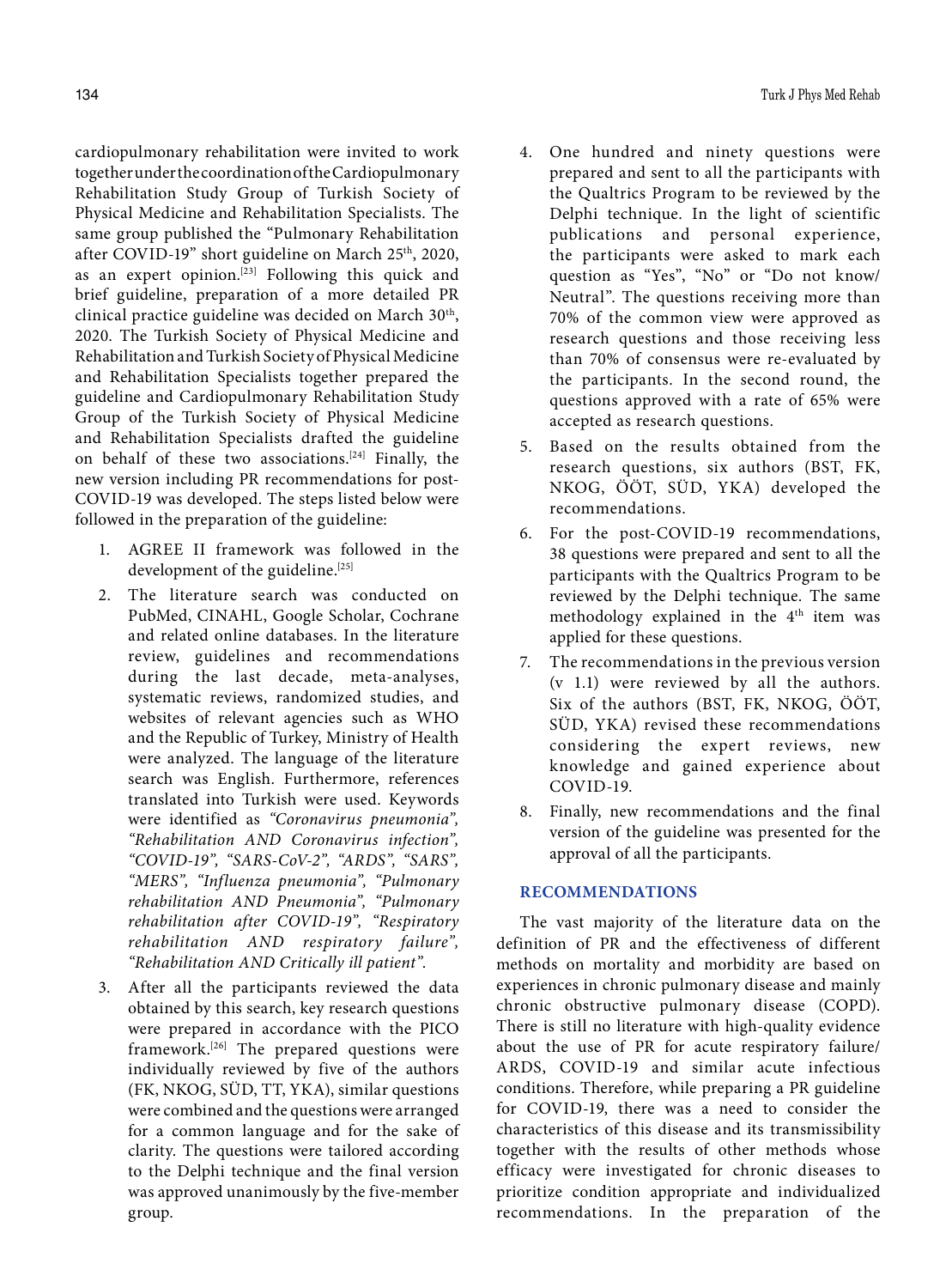recommendations for PR applications, the following topics were emphasized:

- Recommendations for acute, post-acute, and post-COVID-19 stages of COVID-19 are presented.
- Each patient should be evaluated individually before PR. Evaluation methods may vary in a wide range from standard clinical examination to telemedicine and similar technological means, according to the patient's disease and transmission status and whether he/she is inpatient or at home. For the selected patients, individualized PR program is planned by the PMR specialist, regarding general rehabilitation principles and holistic approach.
- Given the fact that all types of rehabilitation practices entail high levels of transmission risk, rehabilitation services should be planned based on the isolation and protection principles, the source of PPE, the staff and infrastructure characteristics of the COVID-19 center. Due to similar concerns, rehabilitation services can also be provided through visual materials or telerehabilitation.
- Assessments requiring any equipment such as pulmonary function tests or cardiopulmonary exercise tests are not recommended in the acute and subacute phase, when there is a risk of contagiousness.
- Psychosocial and nutritional status of the patient should be taken into account, since all these may affect the outcome of PR intervention.
- Bronchial hygiene techniques, such as assisted cough, postural drainage and percussion, breathing exercises and mobilization that may induce cough, carry the risk of aerosolization and healthcare workers should wear appropriate PPE.
- Certain PR and general rehabilitation applications may lead to clinical deterioration by increasing respiratory workload in the acute COVID-19 infection. Rehabilitation programs should be individualized and closely monitored. Close communication with the primary physician of the patient about the clinical course is recommended.
- Other systemic involvements, particularly cardiac and neurological involvement

secondary to COVID-19 should be taken into consideration, while planning the PR program.

- • Patients and their families or caregivers should be educated regarding PR program.
- COVID-19 patients with severe lung involvement are expected to develop physical, functional, cognitive and psychosocial sequelae. It is important to organize rehabilitation programs to address these impairments.
- • During all assessments and rehabilitation interventions, PPE complying with standard definitions of the Republic of Turkey, Ministry of Health should be used.
- • COVID-19 survivors may report persistent restrictive ventilation deficits, regardless of disease severity; there is only sparse and lowquality evidence concerning the efficacy of any rehabilitation intervention to promote functional recovery.

# **1. MILD DISEASE**

### **RECOMMENDATION 1.1**

**Comprehensive pulmonary rehabilitation in COVID-19 during the mild disease is not necessary, but relevant health measures should be taken into account.**

Clinical symptoms are mild at this clinical condition. It is important that these individuals stay home and achieve a balance between rest and physical activity by paying attention to their symptoms. At a time when it is compulsory for these individuals to stay at home, indoor exercises such as marching on spot, joint range of motion (ROM), posture, balance and coordination exercises in conformity with the existent physical activity guidelines and criteria to symptom limit such as fatigue, dyspnea, dizziness etc. are suggested to refrain from adverse effects of physical activity restriction.[27,28] During the mild disease, preventive measures such as cessation of smoking, sleep hygiene, nutritional balance, adequate fluid intake, and supportive measures recommended by the health authorities and guidelines should be taken.[29-34]

Individuals with special conditions (i.e., older age, immunocompromised, neurological, pulmonary, cardiovascular, musculoskeletal, metabolic or other systemic diseases) can be evaluated by a PMR specialist and their rehabilitation program should be planned and revised accordingly, in case of a recent functional deterioration.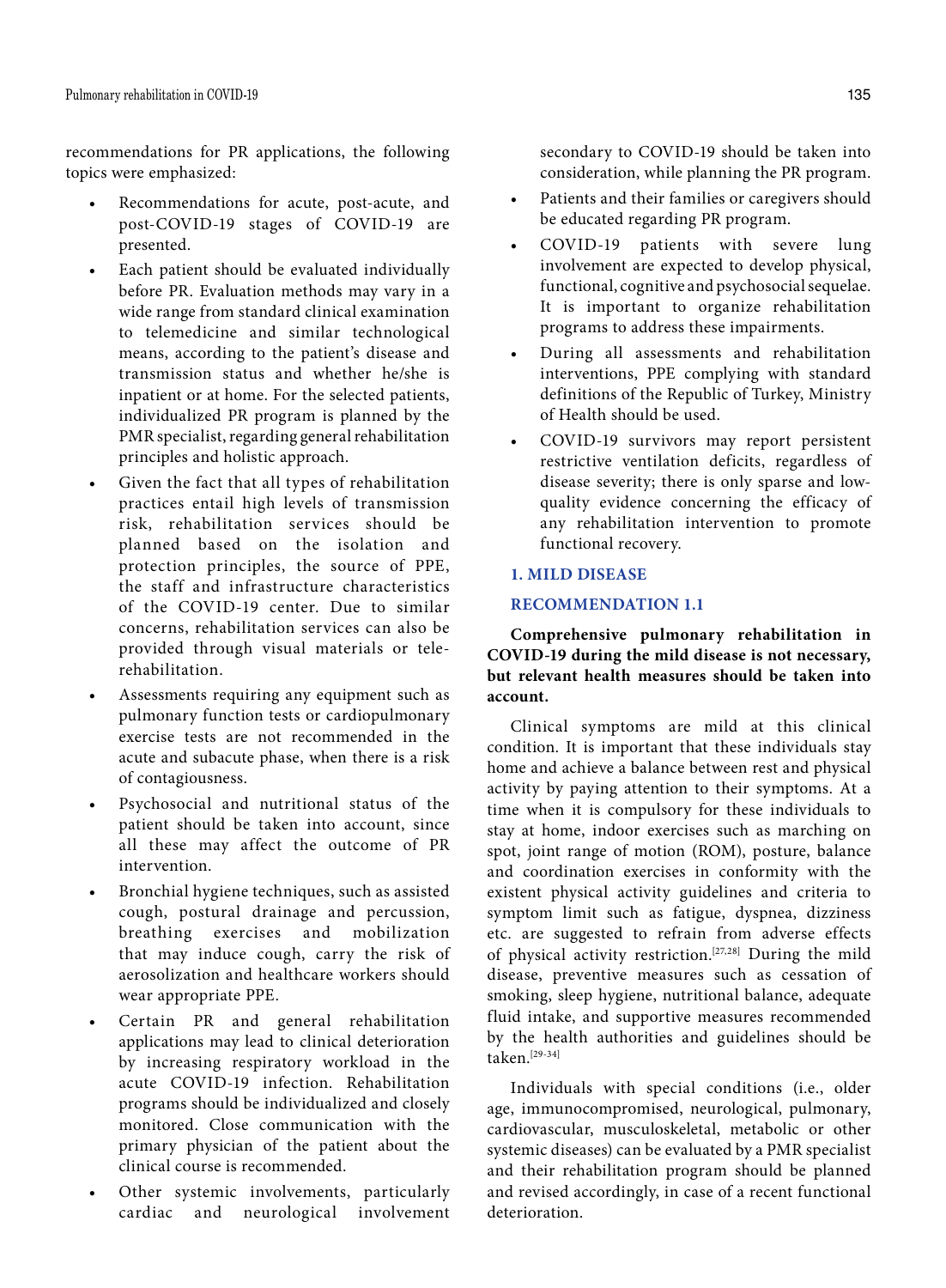# **2. MODERATE DISEASE**

### **PNEUMONIA**

# **RECOMMENDATION 2.1**

**It is recommended to apply an individualized pulmonary rehabilitation program for the patients diagnosed with COVID-19 pneumonia when deemed appropriate after assessment.**

When the first version of this guideline was published in Turkey, patients diagnosed with COVID-19 pneumonia with moderate disease were mostly hospitalized. However, as the knowledge accumulated about the nature and progress of the disease and the capacity with the variety of options of health services became clearer, hospitalization criteria changed. According to recent guidelines of the Republic of Turkey, Ministry of Health<sup>[35]</sup> most of the patients of moderate disease stay at home with the appropriate treatment plans and are followed by health personnel via telemedicine and home visits, if needed. Thus, Recommendation 2.1 should be interpreted according to the designated treatment option of the patient.

### **For the hospitalized patient:**

- Patients without prominent respiratory difficulty and/or patients with low-level oxygen requirement ( $\leq$ 5 L/min for SpO<sub>2</sub>  $\geq$ 90%), who have non-productive cough or are able to clear secretions independently do not need specific PR interventions; such as breathing strategies and bronchial hygiene techniques.
- In patients with difficulties in secretion clearance due to their respiratory or neuromuscular comorbidity (*e.g.,* cystic fibrosis, neuromuscular disease, spinal cord injury, stroke, chronic pulmonary diseases) PR interventions for airway clearance should be applied.
- Patients who have exudative consolidation and cough with sputum, but cannot clear his/her secretions should have PR interventions for airway clearance.
- Possible progression of the disease should be taken into account and rehabilitation interventions should be withdrawn in case of high fever (38°C); worsening dyspnea; respiratory rate >30 breaths/min; Borg dyspnea score  $>3$ , SpO<sub>2</sub> <90% on oxygen therapy, respiratory distress, and other systemic symptoms such as arterial hyper/hypotension (blood pressure [BP] <90/60 mmHg or >180/90

mmHg), bradycardia or tachycardia (heart rate [HR] <40 beat/min or >120 beat/min), intercurrent arrhythmias, profuse sweating, evidence of radiological lesion progression (>50%) within 24 to 48 h or other conditions that may be indication of clinical worsening and general contraindications for exercise.<sup>[36,37]</sup>

### **For the patients followed at home:**

• It is recommended to apply same treatment guidelines and instructions mentioned above for the patients. Although there is no such infrastructure at the moment, the symptoms may be questioned via telemedicine (mostly phone calls, and home visits, when needed) and patients in the need of PR may be selected and further information may be supplied and supported with booklets, videos, social media applications or other available telerehabilitation methods.

All patients, either in hospital or at home, should be recommended to perform ROM and mobilization activities to the limit of fatigue and other symptoms. Pulmonary rehabilitation program may include the utilization of devices for individual use such as incentive spirometry, flutter breathing devices, positive expiratory pressure (PEP) and having sputum expelled with controlled cough and huffing maneuvers and finally breathing strategies. As these activities result in aerosol formation, necessary measures should be taken to prevent spreads to the environment (i.e., collecting the sputum in closed plastic bags, patient wearing a mask while performing breathing strategies and cough maneuvers, in negative pressurized rooms).<sup>[38]</sup>

Although aerobic exercises, respiratory and general muscle strengthening exercises were also recommended in some earlier guidelines,<sup>[36-41]</sup> at the acute pneumonia stage, it is not recommended to routinely apply these exercises.[42,43]

Pulmonary rehabilitation to be used at this stage is thought to help to manage problems such as dyspnea, cough and sputum, anxiety and depression;[44] however, there are no such data in the context of evidence-based medicine for COVID-19.<sup>[36,37,41,45]</sup>

# **RECOMMENDATION 2.2**

**All patients who have prolonged immobility, frailty, multiple comorbidities such as stroke, spinal cord injury, cardiac or respiratory diseases, functional decline in daily activities should have rehabilitation interventions for breathing strategies, mobilization, and ROM exercises.**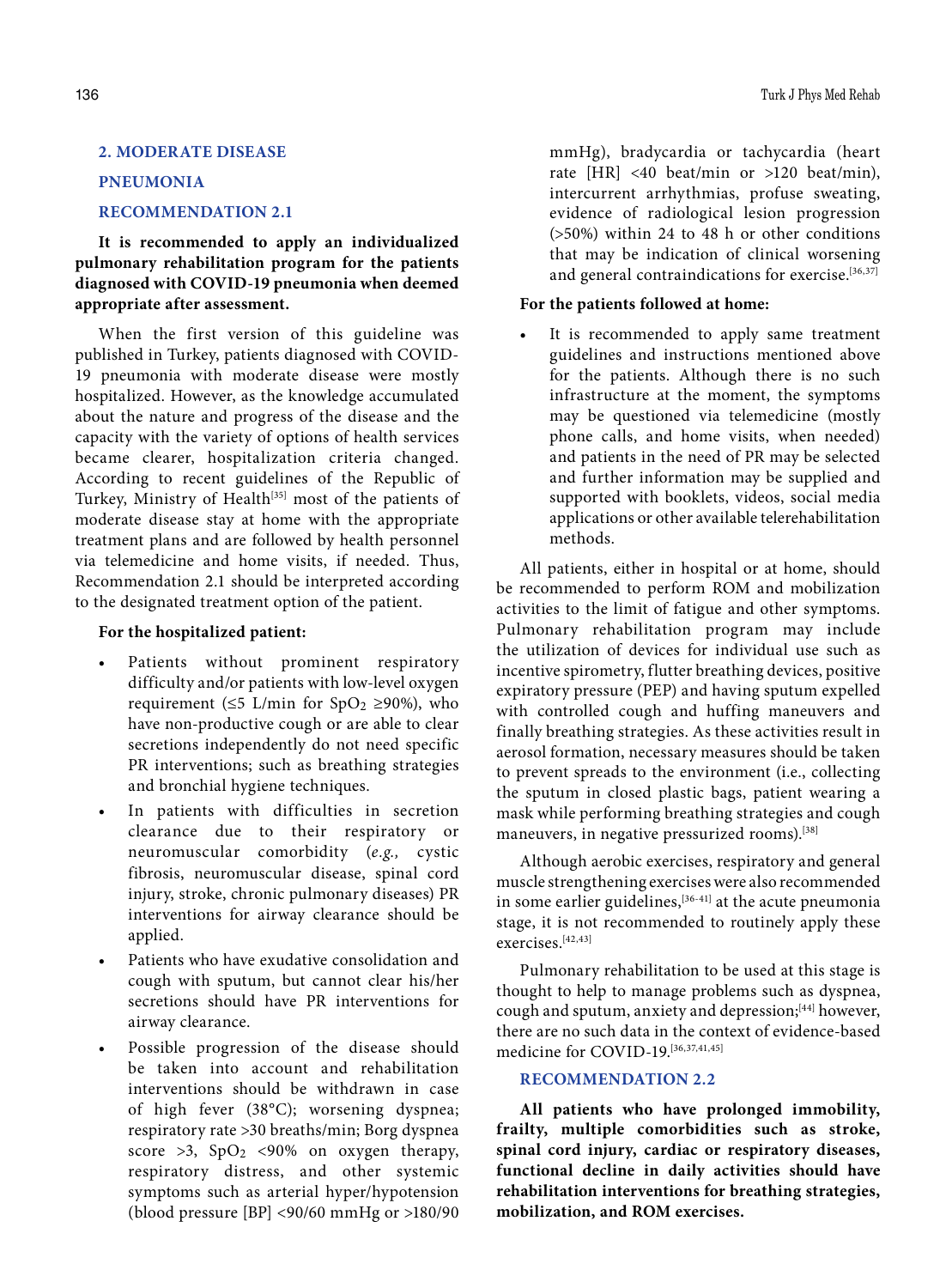Pulmonary rehabilitation in COVID-19 137

These individuals should be evaluated by a PMR specialist and the patient's still ongoing home-based rehabilitation program should be revised or a new program should be recommended tailored to the needs of the patient, and various methods such as booklets or telemedicine can be used.

# **RECOMMENDATION 2.3**

**The use of individual devices, mobilization techniques and exercises prescribed by the PMR specialist should be instructed to the patient by one of the rehabilitation team members. These practices can be performed by PMR specialist or existing healthcare personnel (nurse, physiotherapist, occupational therapist, physiotherapy technician, etc.) depending on the present conditions, and availability of human resources and PPE at the facility.[46] The frequency of PR interventions should be planned according to the patient's status. It is recommended to perform a regular follow-up of the rehabilitation program and revised accordingly considering the patient's clinical status.**

The PR programs can be offered by the use of printed and visual materials, videos, social media, telerehabilitation in the presence of eligible infrastructure.

# **3. SEVERE DISEASE**

### **SEVERE PNEUMONIA**

### **RECOMMENDATION 3.1**

**It is recommended to plan an individualized pulmonary rehabilitation program for patients with severe COVID-19 pneumonia and to start implementing the program after the patient becomes medically stable and fulfills the following criteria:**

- Initial diagnosis time or symptom onset  $\geq 7$ days; initial onset of dyspnea ≥3 to 5 days
- Respiratory system $^{[36,37]}$ 
	- $-FiO<sub>2</sub> ≤0.6$
	- SpO<sub>2</sub>  $\geq$ 90% on oxygen therapy
	- Respiratory rate ≤40 breaths/min
	- PEEP  $\leq 10$  cmH<sub>2</sub>O
	- Absence of ventilator resistance
- • Cardiovascular system
	- BP ≥90/60 or ≤180/90 mmHg
	- HR ≥40 and ≤120 beats/min
	- Absence of new arrhythmia or myocardial ischemia
- Absence of shock with lactic acid level ≥4 mmol/L
- Absence of new unstable deep vein thrombosis and pulmonary embolism
- • Nervous system; able to cope with the rehabilitation program regarding the patient's consciousness and cognitive status.
- Others
	- Absence of new progressively worsening hepatic/renal impairment
	- Temperature ≤38°C

After the assessment of the general condition, fever, respiratory symptoms such as dyspnea, cough, respiratory rate,  $SpO<sub>2</sub>$ , blood tests, radiological findings, ROM, respiratory and peripheral muscle strength, functional capacity, exercise capacity and other comorbid disease states, a rehabilitation program appropriate for the current impairments of the patient should be planned.

Many guidelines and expert recommendations suggest that PR should be applied to COVID-19 patients with severe pneumonia. Although it is thought that PR to be implemented during this period will help to manage symptoms such as dyspnea, cough, sputum, weaknesses of respiratory and peripheral muscles, immobilization, anxiety and depression; there is still no such data in the context of evidence-based medicine. The evidence obtained from studies evaluating the effectiveness of PR is mostly derived from research performed on individuals with chronic pulmonary diseases.[15,35,43,47] Research related to rehabilitation in COVID-19 is still sparse.<sup>[48]</sup> Yet, the studies mainly focus on the clinical presentation of COVID-19 rather than the efficacy of rehabilitation intervention and their level of evidence is either category 3 or  $4.^{[49]}$ 

### **RECOMMENDATION 3.2**

It is recommended to discontinue PR, if the following conditions occur:[18,21,22,38,41,50,51]

- Respiratory system
	- Progression in chest imaging >50% within 24 to 48 hours
	- $SpO<sub>2</sub>$  <90% or decrease by >4% from baseline
	- Respiratory rate >40 breaths/min
	- Ventilator resistance
	- Artificial airway dislodgement or migration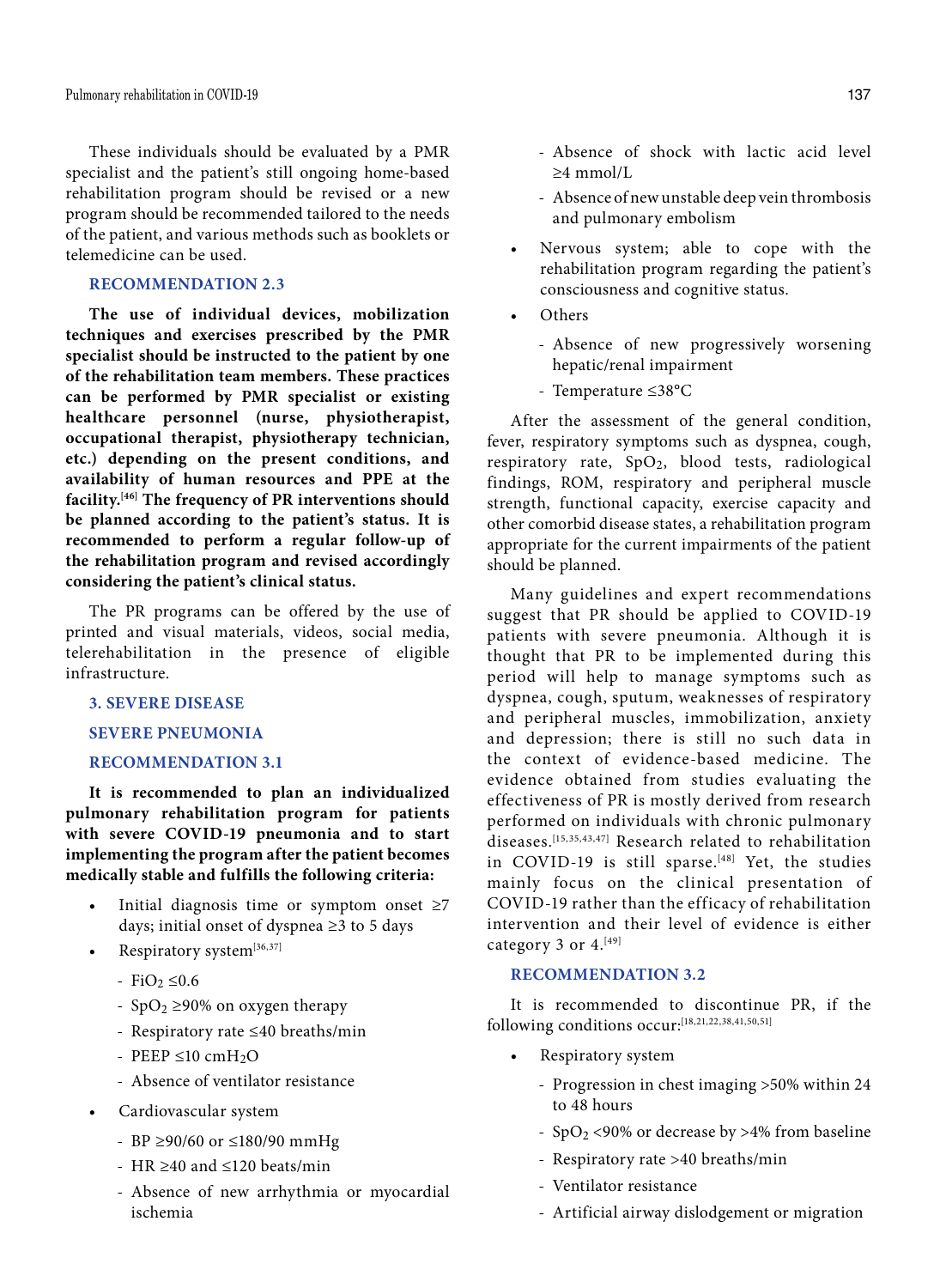- Cardiovascular system
	- BP <90/60 or >180/90 mmHg, or >20% change compared with baseline
	- HR <40 or >120 beats/min,
	- New arrhythmia and myocardial ischemia
- Nervous system
	- Loss of consciousness
	- Irritability
	- Unable to cope with the program or follow instructions
- • Others
	- Body temperature >38.0°C
	- Indication of clinical worsening and general contraindications for exercise
	- Discontinuation of any treatment or removal of monitoring tube connected to the patient
	- Patient-perceived heart palpitations
	- Exacerbation of dyspnea or shortness of breath, and intolerable fatigue.

# **RECOMMENDATION 3.3**

**Although the PR program is individualized according to the condition of the patient, it should basically include similar techniques used in all other non-COVID-19 pneumonia types.**

- During this period, the signs and findings listed in Recommendation 3.2 should be closely followed.
- Positioning in bed and frequent position changes should be made; in cases with severe pneumonia and/or using non-invasive mechanical ventilators (NIMVs), a semi-sitting or sitting position is recommended to prevent the risk of aspiration. While positioning, aids such as pillows can be used to minimize effort.
- Active or active-assisted ROM exercises can be applied.
- Mobilization as soon as possible (sitting position in bed, sitting on the edge of the bed, transfer to the chair, and standing with the help of assistive devices, such as walker, tilt table, etc.) should be ensured.
- Progressive ambulation of patients who can tolerate mobilization with the help of walking aids should be attempted.
- Airway clearance techniques should not be used in patients who have a dry cough and no sputum.
- For patients having sputum and productive cough, airway clearance techniques should be used. The patient should be taught how to expel the sputum that has accumulated and the central airways should be cleared by maneuvers such as controlled cough and huffing. Devices for personal use such as incentive spirometry, flutter breathing devices, and PEP may also be prescribed to mobilize sputum to central airways and maneuvers such as controlled cough and huffing should be repeated.
- Controlled breathing techniques including diaphragmatic breathing, alternate breathing, and pursed-lip breathing may be used. However, it should be kept in mind that the use of these techniques may increase the respiratory workload during the acute stage and further lead to deterioration of the patient's condition.

# **RECOMMENDATION 3.4**

**The use of individual devices, mobilization techniques and exercises prescribed by the PMR specialist should be instructed to the patient by one of the rehabilitation team members. These practices can be performed by PMR physician or existing healthcare personnel (nurse, physiotherapist, occupational therapist, physiotherapy technician, etc.) depending on the present conditions, and availability of human resources and PPE at the facility.[46] The frequency of PR interventions should be planned according to the patient's status. It is recommended to perform a regular follow-up of the rehabilitation program and revised accordingly considering the patient's clinical status.**

Rehabilitation interventions such as positioning, mobilization, ROM exercises can be performed by a team member. Training of PR interventions which require active participation of the patient (such as controlled breathing techniques, using of devices) should be provided by a team member, individually. PR programs may be offered by the use of printed and visual materials, videos, social media, telerehabilitation in the presence of eligible infrastructure.

# **4. CRITICAL DISEASE**

# **ACUTE RESPIRATORY DISTRESS SYNDROME**

# **RECOMMENDATION 4.1**

**Comprehensive PR in COVID-19 during ARDS is not required, but rehabilitation principles to avoid adverse effects of immobilization and for secretion management should be followed.**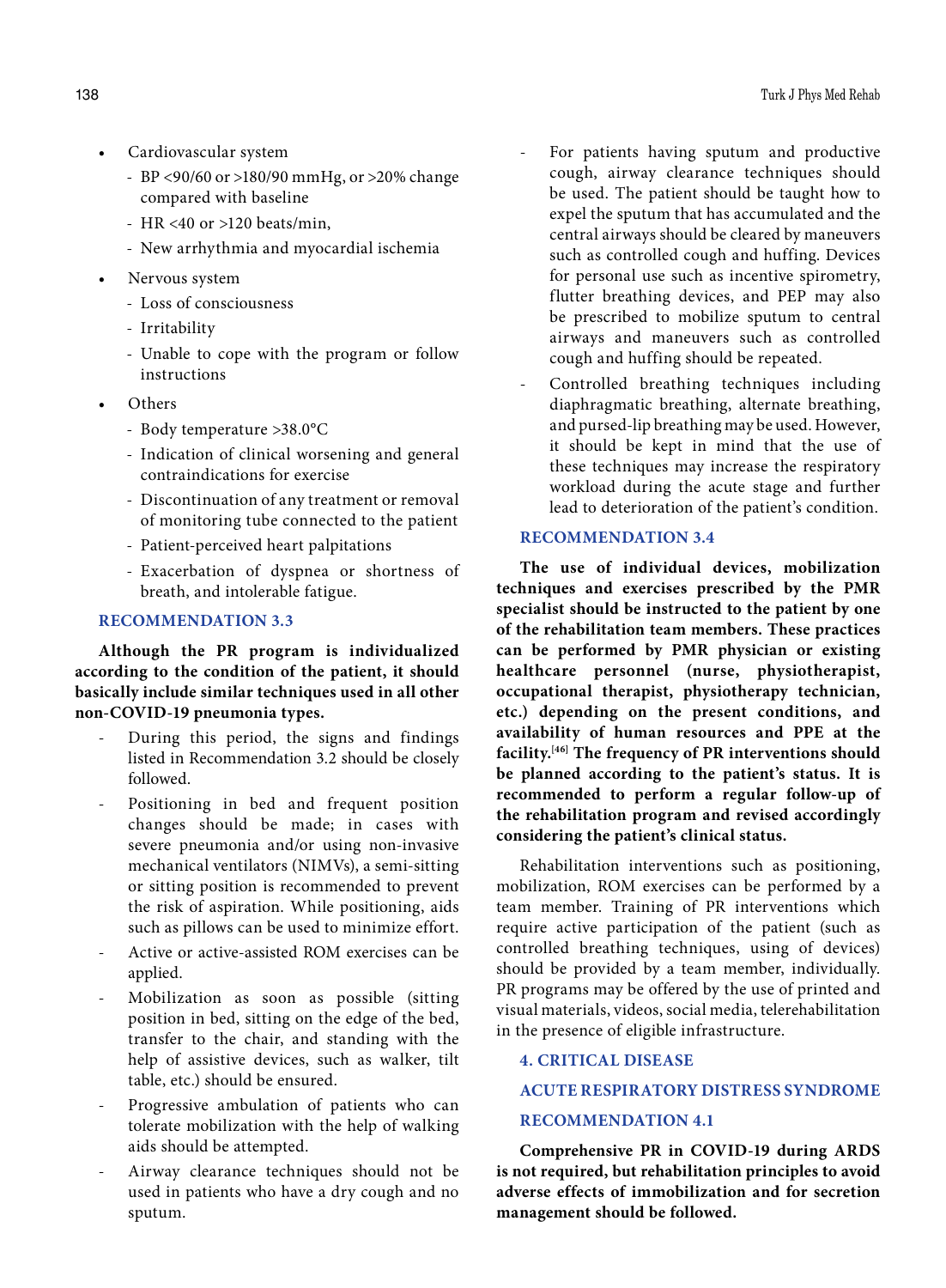Pulmonary rehabilitation is not appropriate or safe for ARDS patients in respiratory stress whose  $PaO<sub>2</sub>/FiO<sub>2</sub> < 300 mmHg$  (on ventilator settings or PEP/continuous positive airway pressure (CPAP) of  $>5$  cmH<sub>2</sub>O), and mostly have fever ( $>38^{\circ}$ C), respiratory rate of >40 breaths/min, oxygen saturation of <90% despite oxygen support, HR <40 or >120 beats/ min, or have variable arrhythmia, BP <90/60 or >180/90 mmHg, who are in shock, deep sedation and who has radiological progression more than 50% in the last 24-48 hours.[21,22,38,41,50,51]

- Pulmonary rehabilitation is not appropriate and safe in ARDS patients who are in prone position which is preferred to increase oxygenation for 12 to 16 hours.
- During the following rehabilitation interventions, vital and respiratory stress signs should be closely monitored.
- In patients requiring secretion management, these procedures should be done in negative pressure rooms and/or isolated rooms and closed systems, as this may cause aerosol formation. Mechanical insufflator and exsufflator (MI-E) and oscillating devices, which are other airway cleaning techniques used in the intensive care, should be used very carefully considering the benefit/harm due to aerosol formation.
- Patients should be carefully inspected for pressure ulcers. Attention should be paid to the proper positioning.
- Range of motion exercises in 10-15 repetitions/ day for each joint should be performed when the patient is in the supine position. When the patients can participate, they can do active or assisted exercises.
- Mobilization exercises and self-care activities can be started when the general condition and cooperation of the patient allows.
- Electrical stimulation modalities such as NMES can be used in patients with muscle weakness for large muscle groups at an intensity that will not cause any burns.

# **RECOMMENDATION 4.2**

**The patient who is recovering and/or in the weaning period should be evaluated together with the PMR physician and the ICU physicians about the eligibility and the timing of rehabilitation. If the patient fulfills the eligibility criteria for PR (Recommendation 3.1 and 3.2) the recommendations** 

**for COVID-19 patients with severe pneumonia should be followed.**

# **RECOMMENDATION 4.3**

**After the critical disease and ICU period, the patient who has functional limitations, such as difficulty in mobility or other activities of daily living, and persistent symptoms should be evaluated and a patient-specific rehabilitation program is planned by the PMR specialist.**

During the evaluation process, the general condition of the patient, the blood tests, radiological findings, respiratory parameters, joint ROM, muscle strength, respiratory muscle strength, activities of daily living, functional capacity and other existing comorbid conditions are considered. At this transition stage, respiratory muscle exercises (inspiratory muscle training, expiratory muscle training), breathing strategies (controlled breathing techniques, airway clearance techniques) and aerobic training, progressive resistive exercises and shoulder girdle and upper extremity exercises can be progressively recommended only if the patient's status allows. For PR, criteria outlined in above recommendations should be followed.

# **PULMONARY REHABILITATION AFTER COVID-19**

# **RECOMMENDATION 5.1**

**Comprehensive PR is indicated for individuals with ongoing fatigue, respiratory symptoms, diminished activities of daily living, reduced exercise tolerance, and limited functionality 6 to 8 weeks following discharge.**

As of April 15th, 2021, the number of individuals infected with SARS-CoV-2 virus over the world exceeded 136 million. At the beginning of the pandemic, COVID-19 was thought of as a disease that affects primarily the pulmonary system. Soon after, it has been understood that, it is a multisystem disease with complications affecting the cardiac, renal, gastrointestinal, nervous, endocrine and musculoskeletal systems. However, pulmonary involvement still remains significant. A more serious prognosis is expected in patients who have complications related to pulmonary involvement. In many studies, prolonged symptoms of fatigue, dyspnea and breathlessness are reported in patients besides symptoms related to other systems.[52-54] These complications, particularly pulmonary related problems, have the potential to impair the patient's quality of life by limiting their daily living activities,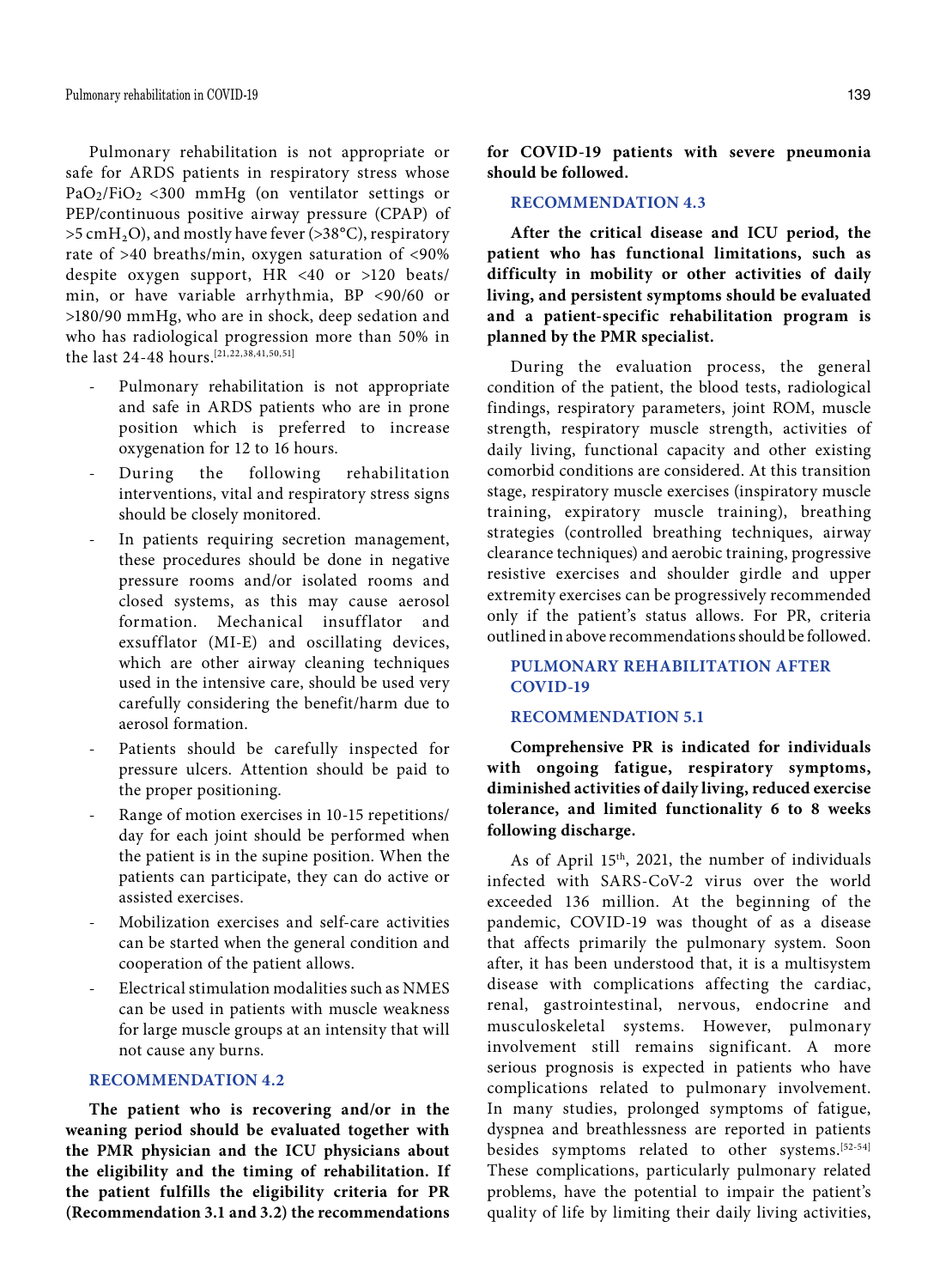and reduce exercise capacity. Thus, all these reveal the need for comprehensive PR in patients after COVID-19.

The current guidance for routine postexacerbation PR for COPD is 4 weeks post discharge; however, the recommendation to delay PR for COVID-19 patients until 6 to 8 weeks post-discharge was based upon the following considerations. First, there is a lack of data about the decay of the levels of infection in the COVID-19 survivor. Second, there is data suggesting that, a proportion of physical recovery will have occurred in ARDS survivals in two months.[55] Also, it may be a burden for services to recruit patients at an earlier time after discharge.[56] Hospitalized patient with COVID-19 including the survivors of acute respiratory failure should be evaluated at 6 to 8 weeks following hospital discharge. Multiple re-assessments may be required at different time points such as 3 and 6 months after discharge, and a PR program can be initiated according to the individual needs of the patient.

# **RECOMMENDATION 5.2**

**Patients who exhibit signs of respiratory impairment whether accompanying musculoskeletal, swallowing, functional, cognitive or psychosocial problems exist or not are the main candidates for a comprehensive PR program. A detailed information on comprehensive PR program exists in the introduction section.**

Particular attention should be paid to the following criteria:

- 1. Patients who have been treated in the ICU either with or without IMV.
- 2. Patients who needed high level of oxygen therapy and who have been treated with or without non-invasive ventilation.
- 3. Patients with persisting respiratory symptoms and diminished respiratory function due to COVID-19 either treated in hospital or at home.
- 4. Individuals with special conditions (older age, immunocompromised, having neurological, pulmonary, cardiovascular, metabolic and other systemic diseases etc.).

PR candidates may also have:

- 1. Joint contractures, muscle weakness, physical deconditioning
- 2. Widespread pain
- 3. Limitation in activities of daily living
- 4. Neurological conditions and complications due to COVID-19 such as critical-illness neuromyopathy, stroke, tremor
- 5. Cardiac conditions and complications due to COVID-19
- 6. Swallowing and communication impairments
- 7. Psychosocial impairments
- 8. Impaired quality of life

Patients with the following criteria should be excluded:

- 1. Patients with suspected active COVID-19 infection.
- 2. Patients who predominantly have unstable systemic problems such as neurological, cardiac, renal etc. due to COVID-19.
- 3. Patients with musculoskeletal difficulties that preclude exercise (*e.g.,* severe arthritis or severe peripheral vascular disease).
- 4. Patients with severe frailty in the need of palliative care.
- 5. General contraindications for PR such as angina pectoris, recent myocardial infarction, severe pulmonary hypertension, congestive heart failure, unstable diabetes, inability to do exercise due to orthopedic or other reasons, psychiatric illness, dementia, cognitive dysfunction.[57]
- 6. Severe exercise-induced hypoxemia which cannot be corrected with  $O_2$  supplementation.
- 7. Lack of motivation, non-adherence, unwilling to give consent.

PR program should be withdrawn or adjusted in the following conditions:

- 1. Body temperature  $>37.2$ °C at rest<sup>[58]</sup>
- 2. Worsening dyspnea
- 3. Borg dyspnea score >3 at rest
- 4. Exercise is interrupted if the patient develops severe dyspnea (eg, Borg score ≥7)[59]
- 5. Respiratory rate >30 breaths/min at rest
- 6. Resting  $SpO<sub>2</sub> < 90%$  on oxygen therapy
- 7. Oxygen should be supplemented or titrated when  $SpO<sub>2</sub> < 88%$  or a relative reduction of 2%-5% occurs [59]
- 8. Resting BP <90/60 or >180/90 mmHg
- 9. Resting HR <40 or >120 beat/min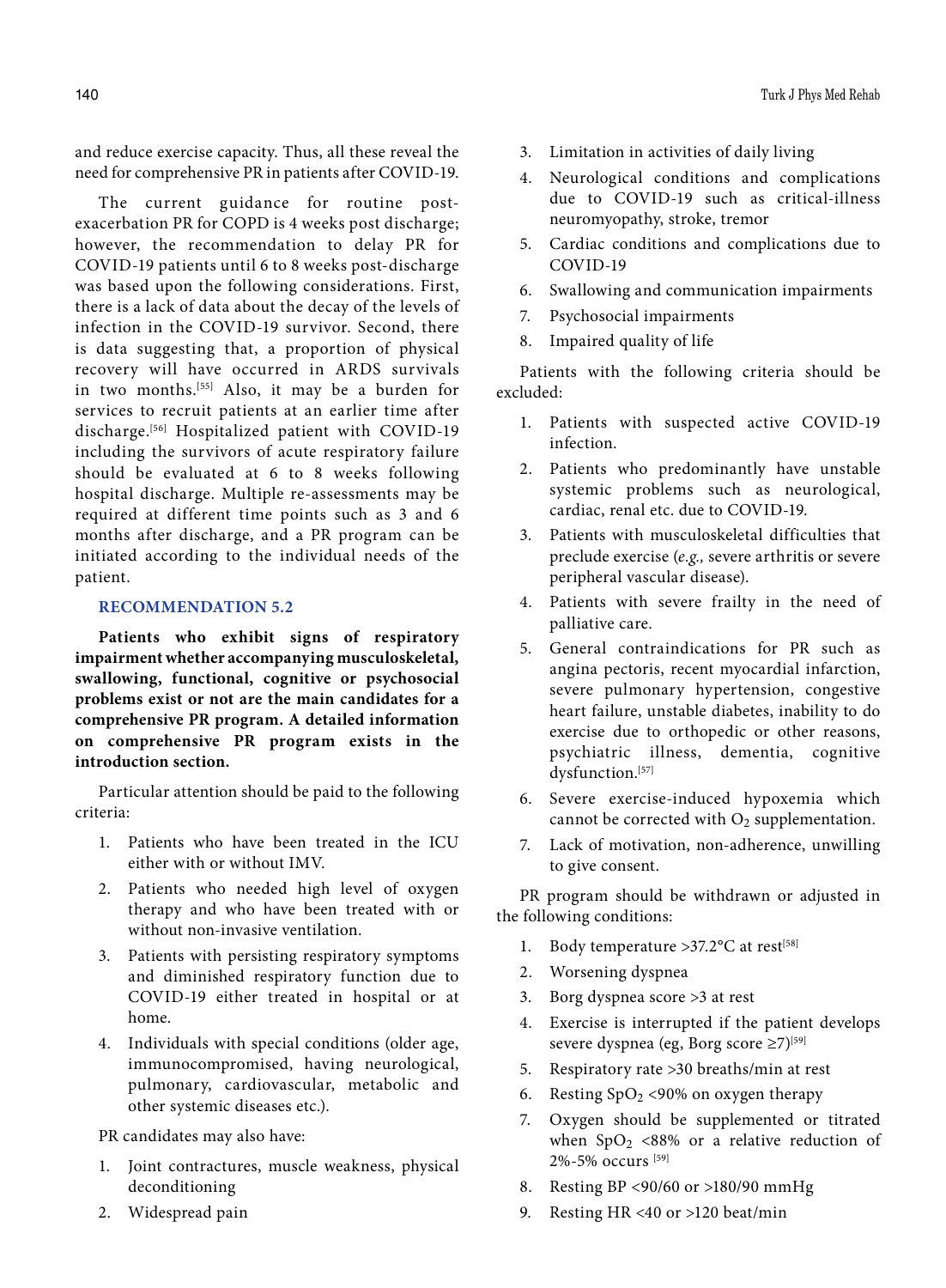- 10. Intercurrent arrhythmias
- 11. Other conditions that may be indication of clinical worsening and general contraindications for exercise.

### **RECOMMENDATION 5.3**

**Comprehensive PR should be applied in a wellappointed PR setting. After the assessment and program prescription by the PMR physician, an approach can be made with a core rehabilitation team consisting of PMR physician, nurse, physiotherapist and occupational therapist, as well as with a wider rehabilitation team including psychologist, nutritionist, speech and swallowing therapist, etc. according to the identified deficits and problems of the patient.**

Although the core rehabilitation team is mostly sufficient, individualized protocols with expanded, systematic and organized determinants are one of the most important steps of a successful PR.

# **RECOMMENDATION 5.4**

# **The PR setting for the post-COVID-19 patients should be chosen based on the clinical status, existing impairments and characteristics of the patients.**

Inpatient rehabilitation may be indicated in patients with tracheostomy, CPAP or bilevel positive airway pressure (BIPAP) therapy, requiring high levels of oxygen therapy at rest, extra-pulmonary comorbidities or severe limitations in the activities of daily life. PR as an outpatient setting may be appropriate for the patients who are sufficient to handle their daily activities and without transportation limitations. A home setting may be used in clinically stable patients and who do not require monitorization by a health professional during sessions.

The delivery of PR program may vary due to the PR setting and the ongoing risk of contagiousness such as the usual face-to-face intervention, visual tools including brochures, booklets, and telemedicine interventions. Since telerehabilitation is a novel approach for many healthcare facilities, special considerations should be taken into account for the implementation of PR via telerehabilitation. In patients who are appropriate for home-based PR, telerehabilitation could be used, when there is a need for social distancing, there are accessibility, transportation or cost issues, or there is no available PR program. For the implementation of telerehabilitation, there should be sufficient technological set-up both at the facility and the patient's home and adequate caregiver support if

needed; the patient should be capable of understanding and following instructions via technological means, and vital parameters  $(SpO<sub>2</sub>, HR, BP, respiratory rate)$ and the symptoms should be recorded by the patient/ caregiver before the telerehabilitation session, and informed and monitored.

### **RECOMMENDATION 5.5**

**The patients should be questioned to ensure that they do not have any symptoms of recurrent COVID-19 and any of the exclusion criteria for PR before the assessment and rehabilitation program.**

In case they have symptoms of COVID-19, they should be advised to self-isolate for 10 days or in line with the current guidance. If there are no symptoms indicating a new infection, patient can start the program. The contagiousness of COVID-19 is shown to be lasting up to 10 days usually and up to 30 days in some severe cases. Since the assessments and rehabilitation program are planned to be performed 6 to 8 weeks after the discharge, there is no need for swab testing unless recurrent/new infection is suspected. Currently, results of antibody testing should not change the program planning.

### **RECOMMENDATION 5.6**

**All patients should be thoroughly assessed as recommended by the PR guidelines before the PR program, and multi-system examination using biopsychosocial approach should be performed considering the various impacts of COVID-19, as well.**

Assessments are done mainly on six domains:

- 1. Symptoms
	- a. Dyspnea (*e.g.,* rated perceived exertion by Borg, or Medical Research Council).
	- b. Fatigue
	- c. Pain
	- d. Weakness
- 2. Pulmonary function testing
- 3. Physical capacity assessment
	- a. Exercise test/Cardiopulmonary exercise test (ET/CPET)
	- b. Field tests of exercise (*e.g.,* 2-min/6-min walk tests; shuttle test)
	- c. Peripheral and inspiratory muscle strength [60]
	- d. Balance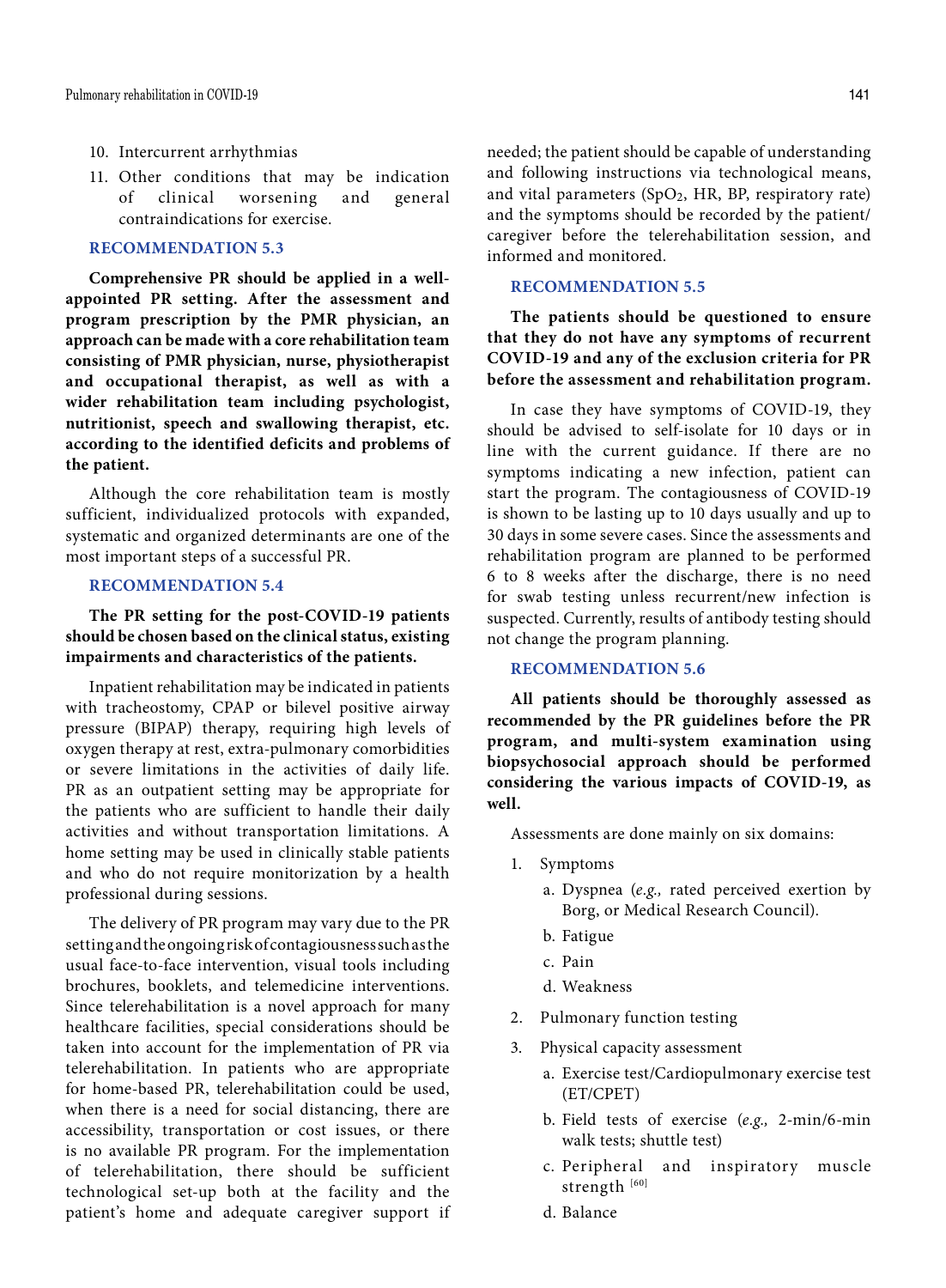- 4. Functionality
	- a. Activities of daily living; (*e.g.,* Post-COVID-19 Functional Status Scale, Barthel, Functional Independence Measure-FIM, Katz Index of Independence in Activities of Daily Living)
	- b. Bedside assessments (*e.g.,* Chelsea Physical Assessment Tool, Short Physical Performance Battery Test, sit-to-stand  $test)$ .[61]
- 5. Psychological status
	- a. Hospital Anxiety Depression Scale, Beck Depression Inventory/Beck Anxiety Inventory, etc.
- 6. Quality of life
	- a. EuroQol-5 Dimension (EQ-5D), St. George's Respiratory Questionnaire (SGRQ), etc.

According to the severity of the disease and length of hospitalization, there may be symptoms and impairments other than those of the respiratory system. Therefore, each patient's further evaluation should be individual based on the existing impairments and symptoms and may include nutritional, cognitive, orofacial including swallowing and speech, systemic, particularly cardiac and neurological assessments. Vocational assessment and returning to work strategies should be also considered.

### **RECOMMENDATION 5.7**

**During the assessments and rehabilitation program, guidelines should be followed regarding the prevention of spread of the disease such as social distancing, hygiene of the patient and the facility, even if the patient is considered to be noncontagious.**

All HCWs involving in the PR process of COVID-19 patients should wear appropriate PPE using proper techniques to avoid selfcontamination. Even if the patients considered to be non-contagious, eye protection, donning of gloves and disposable gown besides face masks should be used during aerosol-generating procedures. All patients should wear surgical masks during rehabilitation. If possible, exercise testing rooms should be equipped with negative pressure systems and HEPA filters. Otherwise, exercise testing rooms should be aerated well after each patient and there should be at least 30 min between two patients' tests and assessments. All surfaces should be sanitized after each patient's assessment and rehabilitation

session. A unique set of principles should be implemented for the exercise areas, as well. The number of patients rehabilitated at the same time should be limited to allow social distancing and depends on the field's size. The waiting room and appointments should be arranged accordingly to ensure necessary social distancing.

# **The Strengths of the Guideline**

The number of COVID-19 cases in our country has been increasing, similar to the world. This guideline is prepared by taking the health practices in our country into consideration. It aims to provide guidance primarily to PMR specialists and to all physicians. PMR specialists taking part in the development of this guideline are experienced in PR and they rehabilitate COVID-19 patients in both acute and chronic stages in different hospitals across Turkey. Some have gained experiences in treating COVID-19 patients as their primary physicians, as well. This guideline will create an opportunity for sharing experiences in line with COVID-19 treatment guidelines.

# **The Limitations of the Guideline**

This guideline was prepared with the aim of incorporating the principles of PR with scientific data pertaining to the COVID-19 pandemic which has started nearly a year ago. Although the knowledge and experience about rehabilitation in acute COVID-19 have accumulated, scientific quality is not adequate for a strong level of evidence. Yet, research concerning rehabilitation outcomes on chronic COVID-19 symptoms in long term or outcomes of tele-rehabilitation are still scarce in number. Recommendations may need adaptations according to the condition of the patients, available resources and experience of the healthcare professionals.

### **The Time and Method for Revision**

Following the publication of this second version of the guideline, we aim at revising it, if new evidence about the PR emerges and after evaluating the results of clinical applications and long-term results of the patients within a period of 6 to 12 months.

#### **Acknowledgement**

We would like to thank to the PMR specialists who participated in the Delphi round for the development of Recommendation 5, namely Koray Aydemir, Sibel Başaran, Sibel Çağlar, Gülin Fındıkoğlu, İsmail Güneş Gökmen, Gülçin Kaymak Karataş, Nur Kesiktaş, Serap Tomruk Sütbeyaz, Hanife Baykal Şahin, and Zeynep Turan.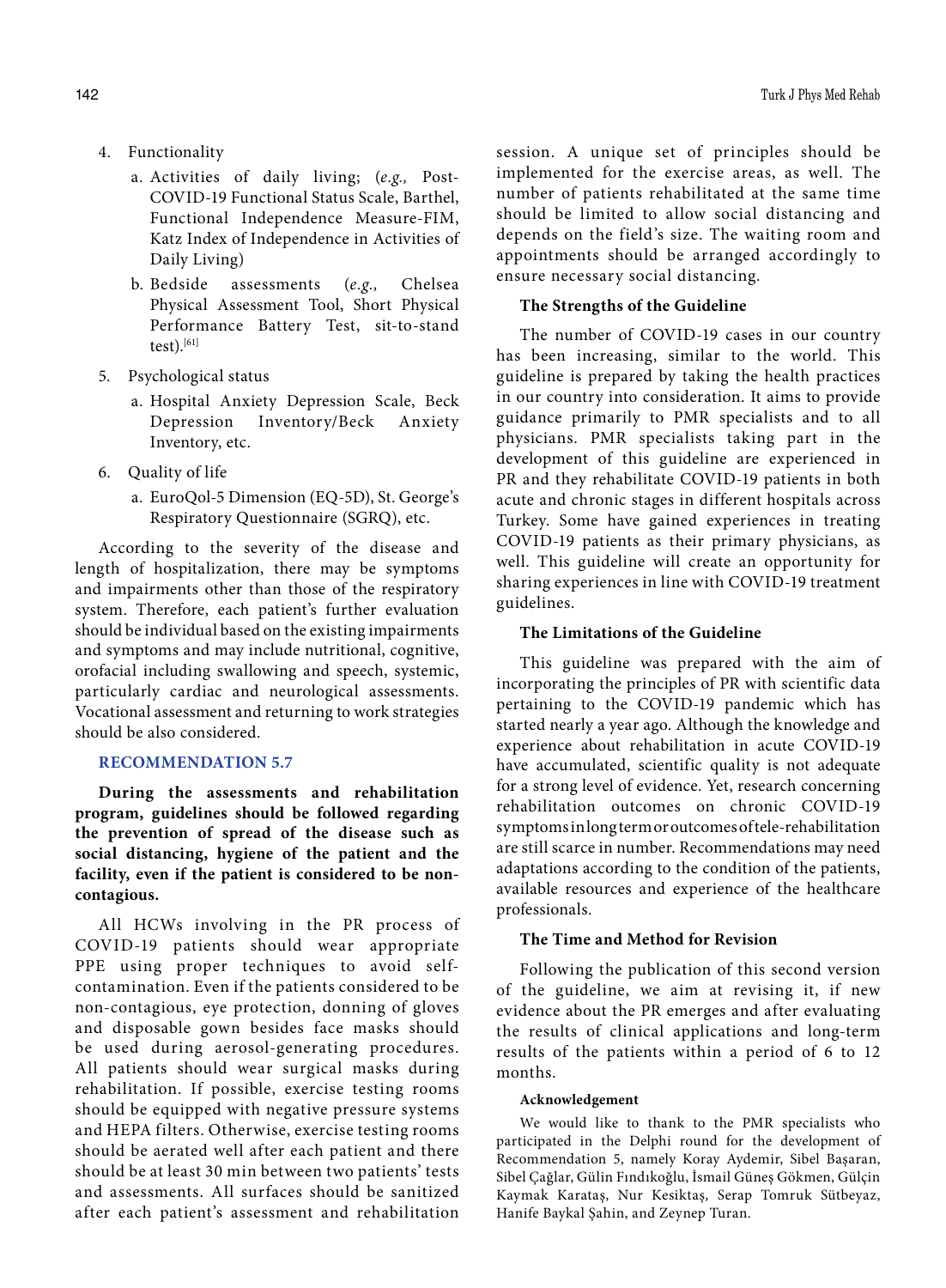### **Declaration of conflicting interests**

The authors declared no conflicts of interest with respect to the authorship and/or publication of this article.

### **Funding**

The authors received no financial support for the research and/or authorship of this article.

### **REFERENCES**

- 1. Huang C, Wang Y, Li X, Ren L, Zhao J, Hu Y, et al. Clinical features of patients infected with 2019 novel coronavirus in Wuhan, China. Lancet 2020;395:497-506.
- 2. Müdürlüğü TCSBHSG. COVID-19 (SARS-CoV-2 Enfeksiyonu). T.C. Sağlık Bakanlığı 2020. Erişim linki: https://covid19.saglik.gov.tr/TR-66337/genel-bilgilerepidemiyoloji-ve-tani.html. [Erişim tarihi: December 07, 2020].
- 3. World Health Organization. COVID-19 Clinical Management - Living Guidance - 25 January 2021. 2021.
- 4. Jia HP, Look DC, Shi L, Hickey M, Pewe L, Netland J, et al. ACE2 receptor expression and severe acute respiratory syndrome coronavirus infection depend on differentiation of human airway epithelia. J Virol 2005;79:14614-21.
- 5. Wan Y, Shang J, Graham R, Baric RS, Li F. Receptor recognition by the novel coronavirus from Wuhan: An analysis based on decade-long structural studies of SARS coronavirus. J Virol 2020;94:e00127-20.
- 6. Donoghue M, Hsieh F, Baronas E, Godbout K, Gosselin M, Stagliano N, et al. A novel angiotensin-converting enzymerelated carboxypeptidase (ACE2) converts angiotensin I to angiotensin 1-9. Circ Res 2000;87:E1-9.
- 7. Ejaz H, Alsrhani A, Zafar A, Javed H, Junaid K, Abdalla AE, et al. COVID-19 and comorbidities: Deleterious impact on infected patients. J Infect Public Health 2020;13:1833-9.
- 8. Wu C, Chen X, Cai Y, Xia J, Zhou X, Xu S, et al. Risk factors associated with acute respiratory distress syndrome and death in patients with coronavirus disease 2019 pneumonia in Wuhan, China. JAMA Intern Med 2020;180:934-43.
- 9. Tzotzos SJ, Fischer B, Fischer H, Zeitlinger M. Incidence of ARDS and outcomes in hospitalized patients with COVID-19: A global literature survey. Crit Care 2020;24:516.
- 10. Fox SE, Akmatbekov A, Harbert JL, Li G, Quincy Brown J, Vander Heide RS. Pulmonary and cardiac pathology in African American patients with COVID-19: An autopsy series from New Orleans. Lancet Respir Med 2020;8:681-6.
- 11. Shaw B, Daskareh M, Gholamrezanezhad A. The lingering manifestations of COVID-19 during and after convalescence: Update on long-term pulmonary consequences of coronavirus disease 2019 (COVID-19). Radiol Med 2021;126:40-6.
- 12. COVID-19 vaccine development pipeline. Vaccine Centre, London School of Hygiene and Tropical Medicine. Available at: https://vac-lshtm.shinyapps.io/ncov\_vaccine\_ landscape/. [Accessed: March 10, 2021]
- 13. Lurie N, Saville M, Hatchett R, Halton J. Developing Covid-19 vaccines at pandemic speed. N Engl J Med 2020;382:1969-73.
- 14. T.C. Sağlık Bakanlığı Genel Müdürlüğü. Ağır Pnömoni, ARDS, Sepsis ve Septik Şok Yönetimi. T. C. Sağlık Bakanlığı: 2020. https://covid19.saglik.gov.tr/TR-66340/ agir-pnomoni-ards-sepsis-ve-septik-sok-yonetimi.html. [Erişim tarihi: October 23, 2020].
- 15. Spruit MA, Singh SJ, Garvey C, ZuWallack R, Nici L, Rochester C, et al. An official American Thoracic Society/ European Respiratory Society statement: Key concepts and advances in pulmonary rehabilitation. Am J Respir Crit Care Med 2013;188:e13-64.
- 16. Güell Rous MR, Díaz Lobato S, Rodríguez Trigo G, Morante Vélez F, San Miguel M, Cejudo P, et al. Pulmonary rehabilitation. Sociedad Española de Neumología y Cirugía Torácica (SEPAR). Arch Bronconeumol 2014;50:332-44.
- 17. Botana Rial M, Briones Gómez A, Ferrando Gabarda JR, Cifuentes Ruiz JF, Guarín Corredor MJ, Manchego Frach N, et al. Tru-cut needle pleural biopsy and cytology as the initial procedure in the evaluation of pleural effusion. Arch Bronconeumol 2014;50:313-7.
- 18. T.C. Sağlık Bakanlığı. COVID-19 Rehberi. 2020. Erişim linki: https://covid19.saglik.gov.tr/TR-66301/covid-19 rehberi.html [Erişim tarihi: 17 Mart 2021].
- 19. World Health Organization. Rational use of personal protective equipment for coronavirus disease (COVID-19) and considerations during severe shortages. Interim Guidance. 2020. Available at: https://www.who.int/publications/i/ item/rational-use-of-personal-protective-equipment-forcoronavirus-disease-(covid-19)-and-considerations-duringsevere-shortages. [Accessed: December 23, 2020].
- 20. T.C. Sağlık Bakanlığı. COVID-19 Pandemisinde Sağlık Kurumlarında Çalışma Rehberi ve Enfeksiyon Kontrol Önlemleri. Ankara: T.C. Sağlık Bakanlığı; 2021. s. 176.
- 21. Lazzeri M, Lanza A, Bellini R, Bellofiore A, Cecchetto S, Colombo A, et al. Respiratory physiotherapy in patients with COVID-19 infection in acute setting: A Position Paper of the Italian Association of Respiratory Physiotherapists (ARIR). Monaldi Arch Chest Dis 2020;90.
- 22. Thomas P, Baldwin C, Bissett B, Boden I, Gosselink R, Granger CL, et al. Physiotherapy management for COVID-19 in the acute hospital setting: Clinical practice recommendations. J Physiother 2020;66:73-82.
- 23. Cardiopulmonary Rehabilitation Study Group of Turkish Society of Physical Medicine and Rehabilitation Specialists. COVID-19 Sonrası pulmoner rehabilitasyon. Istanbul: Turkish Society of Physical Medicine and Rehabilitation Specialists; 2020.
- 24. Kurtaiş Aytür Y, Köseoğlu BF, Özyemişçi Taşkıran Ö, Ordu-Gökkaya NK, Ünsal Delialioğlu S, Sonel Tur B, et al. Pulmonary rehabilitation principles in SARS-COV-2 infection (COVID-19): A guideline for the acute and subacute rehabilitation. Turk J Phys Med Rehabil 2020;66:104-20.
- 25. Brouwers MC, Kho ME, Browman GP, Burgers JS, Cluzeau F, Feder G, et al. Development of the AGREE II, part 1: Performance, usefulness and areas for improvement. CMAJ 2010;182:1045-52.
- 26. Richardson WS, Wilson MC, Nishikawa J, Hayward RS. The well-built clinical question: A key to evidence-based decisions. ACP J Club 1995;123:A12-3.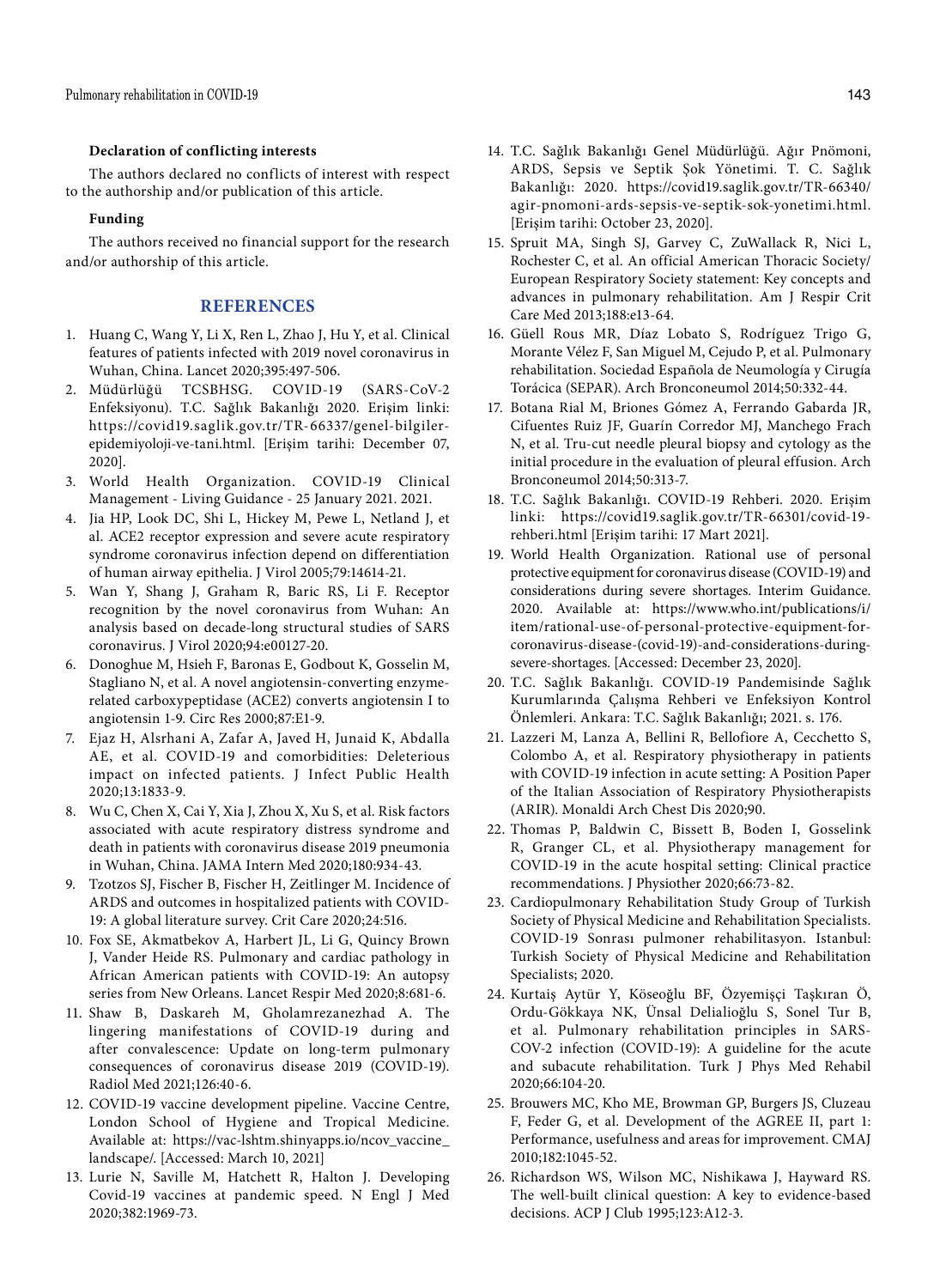- 27. World Health Organization. Support for Rehabilitation Self-Management after COVID-19-Related Illness. Geneva: World Health Organization; 2020.
- 28. American College of Sports Medicine. ACSM's Guidelines for Exercise Testing and Prescription. 10th ed. Philadelphia: Lippincott Williams & Wilkins; 2018.
- 29. Nathens AB, Neff MJ, Jurkovich GJ, Klotz P, Farver K, Ruzinski JT, et al. Randomized, prospective trial of antioxidant supplementation in critically ill surgical patients. Ann Surg 2002;236:814-22.
- 30. Hanson C, Lyden E, Rennard S, Mannino DM, Rutten EP, Hopkins R, et al. The relationship between dietary fiber intake and lung function in the national health and nutrition examination surveys. Ann Am Thorac Soc 2016;13:643-50.
- 31. Patel V, Dial K, Wu J, Gauthier AG, Wu W, Lin M, et al. Dietary antioxidants significantly attenuate hyperoxiainduced acute inflammatory lung injury by enhancing macrophage function via reducing the accumulation of airway HMGB1. Int J Mol Sci 2020;21:977.
- 32. Fowler AA 3rd, Truwit JD, Hite RD, Morris PE, DeWilde C, Priday A, et al. Effect of vitamin C infusion on organ failure and biomarkers of inflammation and vascular injury in patients with sepsis and severe acute respiratory failure: The CITRIS-ALI randomized clinical trial. JAMA 2019;322:1261-70.
- 33. Mahmoodpoor A, Hamishehkar H, Shadvar K, Ostadi Z, Sanaie S, Saghaleini SH, et al. The effect of intravenous selenium on oxidative stress in critically ill patients with acute respiratory distress syndrome. Immunol Invest 2019;48:147-59.
- 34. Boudreault F, Pinilla-Vera M, Englert JA, Kho AT, Isabelle C, Arciniegas AJ, et al. Zinc deficiency primes the lung for ventilator-induced injury. JCI Insight 2017;2:e86507.
- 35. Ambrosino N, Clini EM. Response to pulmonary rehabilitation: Toward personalised programmes? Eur Respir J 2015;46:1538-40.
- 36. Wang TJ, Chau B, Lui M, Lam GT, Lin N, Humbert S. Physical medicine and rehabilitation and pulmonary rehabilitation for COVID-19. Am J Phys Med Rehabil 2020;99:769-74.
- 37. Yang LL, Yang T. Pulmonary rehabilitation for patients with coronavirus disease 2019 (COVID-19). Chronic Dis Transl Med 2020;6:79-86.
- 38. Vitacca M, Carone M, Clini EM, Paneroni M, Lazzeri M, Lanza A, et al. Joint statement on the role of respiratory rehabilitation in the COVID-19 crisis: The Italian position paper. Respiration 2020;99:493-9.
- 39. Spruit MA, Holland AE, Singh SJ, Tonia T, Wilson KC, Troosters T. COVID-19: Interim guidance on rehabilitation in the hospital and post-hospital phase from a European Respiratory Society and American Thoracic Societycoordinated International Task Force. Eur Respir J 2020;56:2002197.
- 40. BTS Guidance for pulmonary rehabilitation Reopening services for the 'business as usual' participants. 2020. Available at: https://www.brit-thoracic.org.uk/covid-19/ covid-19-resumption-and-continuation-of-respiratoryservices/#pulmonary-rehabilitation [Accessed: July 30, 2020].
- 41. Zhao HM, Xie YX, Wang C; Chinese Association of Rehabilitation Medicine; Respiratory Rehabilitation Committee of Chinese Association of Rehabilitation Medicine; Cardiopulmonary Rehabilitation Group of Chinese Society of Physical Medicine and Rehabilitation. Recommendations for respiratory rehabilitation in adults with coronavirus disease 2019. Chin Med J (Engl) 2020;133:1595-602.
- 42. Bott J, Blumenthal S, Buxton M, Ellum S, Falconer C, Garrod R, et al. Guidelines for the physiotherapy management of the adult, medical, spontaneously breathing patient. Thorax 2009;64 Suppl 1:i1-51.
- 43. Bolton CE, Bevan-Smith EF, Blakey JD, Crowe P, Elkin SL, Garrod R, et al. British Thoracic Society guideline on pulmonary rehabilitation in adults. Thorax 2013;68 Suppl 2:ii1-30.
- 44. Valenza MC, Valenza-Peña G, Torres-Sánchez I, González-Jiménez E, Conde-Valero A, Valenza-Demet G. Effectiveness of controlled breathing techniques on anxiety and depression in hospitalized patients with COPD: A randomized clinical trial. Respir Care 2014;59:209-15.
- 45. Li Z, Zheng C, Duan C, Zhang Y, Li Q, Dou Z, et al. Rehabilitation needs of the first cohort of post-acute COVID-19 patients in Hubei, China. Eur J Phys Rehabil Med 2020;56:339-44.
- 46. Resmi Gazete. Hemşirelik Yönetmeliğinde Değişiklik Yapılmasına Dair Yönetmelik. Ankara: 2011. Erişim linki: https://www.resmigazete.gov.tr/eskiler/2011/04/20110419-5. htm. [Erişim tarihi: 18 Mart 2021]
- 47. Chinese Association of Rehabilitation Medicine; Respiratory Rehabilitation Committee of Chinese Association of Rehabilitation Medicine; Cardiopulmonary Rehabilitation Group of Chinese Society of Physical Medicine and Rehabilitation. Recommendations for respiratory rehabilitation of coronavirus disease 2019 in adult. Zhonghua Jie He He Hu Xi Za Zhi 2020;43:308-14.
- 48. Ozyemisci Taskiran O, Turan Z, Tekin S, Senturk E, Topaloglu M, Yurdakul F, et al. Physical rehabilitation in intensive care unit in acute respiratory distress syndrome patients with COVID-19. Eur J Phys Rehabil Med 2021. [Online ahead of print]
- 49. Negrini F, de Sire A, Andrenelli E, Lazzarini SG, Patrini M, Ceravolo MG; International Multiprofessional Steering Committee of Cochrane Rehabilitation REH-COVER action. Rehabilitation and COVID-19: A rapid living systematic review 2020 by Cochrane Rehabilitation Field. Update as of October 31st, 2020. Eur J Phys Rehabil Med 2021;57:166-70.
- 50. Liang T, editor. Handbook of COVID-19 prevention and treatment. The First Affiliated Hospital Zhejiang University School of Medicine compiled according to clinical experience. 2020. E-book. Available at: http://www.zju.edu. cn/english/2020/0323/c19573a1987520/page.htm [Accessed: March 18, 2021].
- 51. Yang F, Liu N, Hu JY, Wu LL, Su GS, Zhong NS, et al. Pulmonary rehabilitation guidelines in the principle of 4S for patients infected with 2019 novel coronavirus (2019-nCoV). Zhonghua Jie He He Hu Xi Za Zhi 2020;43:180-2.